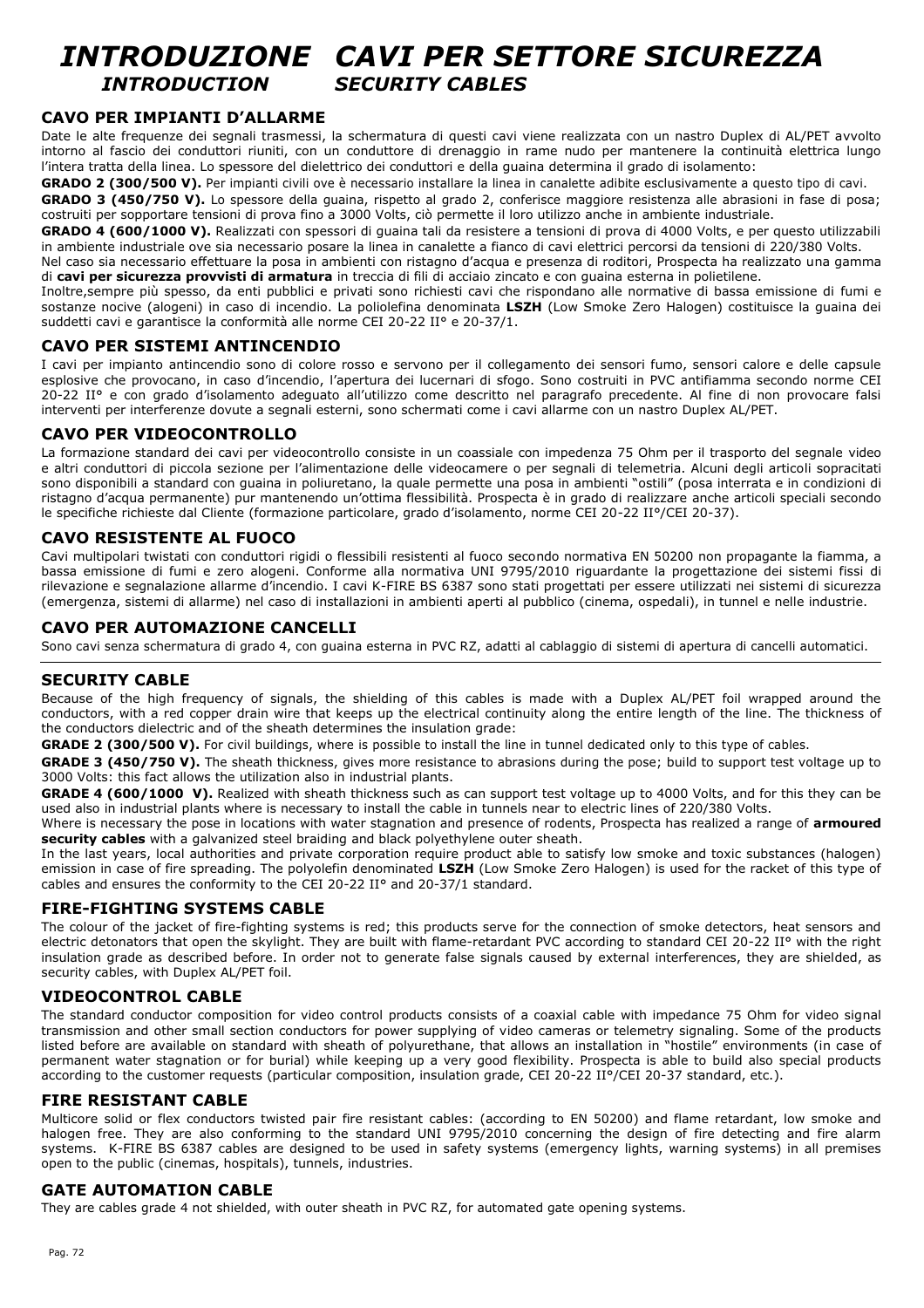# *INDICE CAVI PER SETTORE SICUREZZA*

*INDEX SECURITY CABLES*

| <b>PAGINA</b><br>CAT.        | GR.MERC.<br><b>CODICE</b>         |                                                                  | <b>DESCRIZIONE</b>                   |                               | <b>NOTE</b>       | <b>IMBALLO</b>    |              |
|------------------------------|-----------------------------------|------------------------------------------------------------------|--------------------------------------|-------------------------------|-------------------|-------------------|--------------|
| <b>PAGE</b><br>CAT.          | <b>PRODUCT</b><br><b>GR. CODE</b> |                                                                  | <b>DESCRIPTION</b>                   |                               | <b>NOTES</b>      | <b>PACKING</b>    |              |
|                              | 511                               | CAVO ALLARME GRADO 2 BIANCO 300/500 V                            |                                      |                               |                   |                   |              |
| Pag. 76 I034                 |                                   | CAVO ALLARME GR2 CEI 20-22 II°                                   | 2x0.22                               | <b>AF BIANCO</b>              | $A$ $B$           | F                 | R.           |
| Pag. 76 I036                 |                                   | CAVO ALLARME GR2 CEI 20-22 IIº                                   | 4x0.22                               | AF BIANCO                     | A B               | F                 | R            |
| Pag. 76 I038                 |                                   | CAVO ALLARME GR2 CEI 20-22 IIº                                   | 6x0.22                               | <b>AF BIANCO</b>              | $A$ $B$           | F                 | R            |
| Pag. 76 I039                 |                                   | CAVO ALLARME GR2 CEI 20-22 IIº                                   | 8x0.22                               | AF BIANCO                     | A B               | F                 | R            |
| Pag. 76 I103                 |                                   | CAVO ALLARME GR2 CEI 20-22 IIº                                   | 10x0.22                              | <b>AF BIANCO</b>              | A                 |                   |              |
| Pag. 76 I357                 |                                   | CAVO ALLARME GR2 CEI 20-22 IIº                                   | 12x0.22                              | AF BIANCO                     | A                 |                   |              |
| Pag. 76 I249                 |                                   | CAVO ALLARME GR2 CEI 20-22 IIº                                   | 14x0.22                              | <b>AF BIANCO</b>              | $\mathsf A$       |                   |              |
| Pag. 76 I040                 |                                   | CAVO ALLARME GR2 CEI 20-22 IIº                                   | 2x0.22+2x0.50                        | AF BIANCO                     | A B               | F                 | R            |
| Pag. 76 I042                 |                                   | CAVO ALLARME GR2 CEI 20-22 IIº                                   | $4x0.22 + 2x0.50$                    | <b>AF BIANCO</b>              | $A$ $B$           | F                 | $\mathsf{R}$ |
| Pag. 76 I044                 |                                   | CAVO ALLARME GR2 CEI 20-22 IIº                                   | $6x0.22 + 2x0.50$                    | AF BIANCO                     | A B               | F                 | R            |
| Pag. 76 I104                 |                                   | CAVO ALLARME GR2 CEI 20-22 IIº                                   | $8x0.22 + 2x0.50$                    | <b>AF BIANCO</b>              | A                 |                   |              |
| Pag. 76 I358                 |                                   | CAVO ALLARME GR2 CEI 20-22 IIº                                   | $10x0.22+2x0.50$                     | AF BIANCO                     | Α                 |                   |              |
| Pag. 76 I359                 |                                   | CAVO ALLARME GR2 CEI 20-22 IIº                                   | $12x0.22+2x0.50$                     | <b>AF BIANCO</b>              | $\mathsf{A}$      |                   |              |
| Pag. 76 I045                 |                                   | CAVO ALLARME GR2 CEI 20-22 IIº                                   | 2x0.22+2x0.75                        | AF BIANCO                     | A B               | F                 | R            |
| Pag. 76 I047                 |                                   | CAVO ALLARME GR2 CEI 20-22 IIº                                   | $4x0.22 + 2x0.75$                    | <b>AF BIANCO</b>              | $\mathsf{A}$<br>B | F                 | R.           |
| Pag. 76 I049                 |                                   | CAVO ALLARME GR2 CEI 20-22 IIº                                   | 6x0.22+2x0.75                        | <b>AF BIANCO</b>              | A B               | F                 | R            |
| Pag. 76 I105                 |                                   | CAVO ALLARME GR2 CEI 20-22 IIº                                   | 8x0.22+2x0.75                        | <b>AF BIANCO</b>              | A                 |                   |              |
| Pag. 76 I363                 |                                   | CAVO ALLARME GR2 CEI 20-22 IIº                                   | $10x0.22+2x0.75$                     | AF BIANCO                     | Α                 |                   |              |
| Pag. 76 1364                 |                                   | CAVO ALLARME GR2 CEI 20-22 IIº                                   | $12x0.22+2x0.75$                     | <b>AF BIANCO</b>              | $\mathsf{A}$      |                   |              |
| Pag. 76 I367                 |                                   | CAVO ALLARME GR2 CEI 20-22 IIº                                   | 20x0.22+2x0.75                       | AF BIANCO                     | Α                 |                   |              |
| Pag. 76 I169                 |                                   | CAVO ALLARME GR2 CEI 20-22 IIº                                   | $1x2x0.22+2x1.00$                    | <b>AF BIANCO</b>              | <b>NEW</b>        | F                 | $\mathsf{R}$ |
| Pag. 76 I170                 |                                   | CAVO ALLARME GR2 CEI 20-22 IIº                                   | 2x2x0.22+2x1.00                      | AF BIANCO                     | <b>NEW</b>        | F                 | R            |
|                              |                                   |                                                                  |                                      |                               |                   |                   |              |
|                              | 512                               | CAVO ALLARME GRADO 3 BIANCO 450/750 V                            |                                      |                               |                   |                   |              |
| Pag. 76 I078                 |                                   | CAVO ALLARME GR3 CEI 20-22 IIº                                   | 2x0.22                               | <b>AF BIANCO</b>              | B                 |                   |              |
| Pag. 76 I079                 |                                   | CAVO ALLARME GR3 CEI 20-22 IIº                                   | 4x0.22                               | AF BIANCO                     | B                 | F                 | $\mathsf{R}$ |
| Pag. 76 I080                 |                                   | CAVO ALLARME GR3 CEI 20-22 IIº                                   | 6x0.22                               | <b>AF BIANCO</b>              | B                 |                   |              |
| Pag. 76 I081                 |                                   | CAVO ALLARME GR3 CEI 20-22 IIº                                   | 8x0.22                               | AF BIANCO                     | B                 |                   |              |
| Pag. 76 I082                 |                                   | CAVO ALLARME GR3 CEI 20-22 IIº                                   | $2x0.22+2x0.50$                      | <b>AF BIANCO</b>              | $\mathsf B$       | F                 | $\mathsf{R}$ |
| Pag. 76 I083                 |                                   | CAVO ALLARME GR3 CEI 20-22 IIº                                   | $4x0.22 + 2x0.50$                    | AF BIANCO                     | B                 | F                 | R            |
| Pag. 76 I084<br>Pag. 76 I195 |                                   | CAVO ALLARME GR3 CEI 20-22 IIº                                   | $6x0.22 + 2x0.50$<br>8x0.22+2x0.50   | <b>AF BIANCO</b><br>AF BIANCO | $\, {\bf B}$<br>B | F                 | R            |
| Pag. 76 I240                 |                                   | CAVO ALLARME GR3 CEI 20-22 IIº<br>CAVO ALLARME GR3 CEI 20-22 II° | $10x0.22+2x0.50$                     | <b>AF BIANCO</b>              | $\mathsf B$       |                   |              |
| Pag. 76 I196                 |                                   | CAVO ALLARME GR3 CEI 20-22 IIº                                   | 2x0.22+2x0.75                        | AF BIANCO                     | В                 | F                 | R            |
| Pag. 76 I197                 |                                   | CAVO ALLARME GR3 CEI 20-22 IIº                                   | $4x0.22 + 2x0.75$                    | <b>AF BIANCO</b>              | $\mathsf B$       | F                 | R            |
| Pag. 76 I198                 |                                   | CAVO ALLARME GR3 CEI 20-22 IIº                                   | 6x0.22+2x0.75                        | AF BIANCO                     | В                 |                   |              |
| Pag. 76 I199                 |                                   | CAVO ALLARME GR3 CEI 20-22 IIº                                   | $8x0.22 + 2x0.75$                    | <b>AF BIANCO</b>              | $\, {\bf B}$      | F                 | $\mathsf{R}$ |
| Pag. 76 I235                 |                                   | CAVO ALLARME GR3 CEI 20-22 II°                                   | 10x0.22+2x0.75                       | AF BIANCO                     | B                 |                   |              |
|                              |                                   |                                                                  |                                      |                               |                   |                   |              |
|                              | 513                               | CAVO ALLARME GRADO 4 BLU 600/1000 V                              |                                      |                               |                   |                   |              |
| Pag. 77 I225                 |                                   | CAVO ALLARME GR4 CEI 20-22 IIº                                   | 2x0.22                               | AF BLU                        | B                 |                   |              |
| Pag. 77 I351                 |                                   | CAVO ALLARME GR4 CEI 20-22 IIº                                   | 4x0.22                               | AF BLU                        | В                 | F.                | $\mathsf{R}$ |
| Pag. 77 I352                 |                                   | CAVO ALLARME GR4 CEI 20-22 IIº                                   | 6x0.22                               | <b>AF BLU</b>                 | B                 | F.                | $\mathsf{R}$ |
| Pag. 77 I353                 |                                   | CAVO ALLARME GR4 CEI 20-22 IIº                                   | 8x0.22                               | AF BLU                        | В                 |                   |              |
| Pag. 77 I077                 |                                   | CAVO ALLARME GR4 CEI 20-22 IIº                                   | $2x0.22+2x0.50$                      | AF BLU                        | B<br>B            | F.<br>$\mathsf F$ | $\mathsf R$  |
| Pag. 77 I074<br>Pag. 77 I075 |                                   | CAVO ALLARME GR4 CEI 20-22 IIº<br>CAVO ALLARME GR4 CEI 20-22 IIº | $4x0.22 + 2x0.50$<br>$6x0.22+2x0.50$ | AF BLU                        | $\mathsf B$       | F                 | R            |
| Pag. 77 I076                 |                                   | CAVO ALLARME GR4 CEI 20-22 IIº                                   | 8x0.22+2x0.50                        | AF BLU<br>AF BLU              | В                 |                   | $\mathsf{R}$ |
| Pag. 77 I239                 |                                   | CAVO ALLARME GR4 CEI 20-22 IIº                                   | $10x0.22+2x0.50$                     | AF BLU                        | $\sf{B}$          | F                 | ${\sf R}$    |
| Pag. 77 I226                 |                                   | CAVO ALLARME GR4 CEI 20-22 IIº                                   | 2x0.22+2x0.75                        | AF BLU                        | B                 | $\mathsf F$       | R            |
| Pag. 77 I354                 |                                   | CAVO ALLARME GR4 CEI 20-22 IIº                                   | $4x0.22 + 2x0.75$                    | <b>AF BLU</b>                 | B                 | F                 | $\mathsf R$  |
| Pag. 77 I355                 |                                   | CAVO ALLARME GR4 CEI 20-22 IIº                                   | 6x0.22+2x0.75                        | AF BLU                        | В                 | $\mathsf F$       | R            |
| Pag. 77 I356                 |                                   | CAVO ALLARME GR4 CEI 20-22 IIº                                   | 8x0.22+2x0.75                        | AF BLU                        | B                 | F                 | $\mathsf{R}$ |
| Pag. 77 I234                 |                                   | CAVO ALLARME GR4 CEI 20-22 IIº                                   | 10x0.22+2x0.75                       | AF BLU                        | В                 |                   |              |
|                              |                                   |                                                                  |                                      |                               |                   |                   |              |
|                              | 516                               | CAVO ALLARME GRADO 4 VERDE 600/1000 V LSZH                       |                                      |                               |                   |                   |              |
|                              | Pag. 77 I351ZH                    | CAVO ALLARME GR4 CEI 20-22 IIº                                   | 4x0.22                               | AF LSZH VERDE                 |                   | F                 | $\mathsf R$  |
|                              | Pag. 77 I077ZH                    | CAVO ALLARME GR4 CEI 20-22 IIº                                   | 2x0.22+2x0.50                        | AF LSZH VERDE                 |                   | F                 | R            |
|                              | Pag. 77 I074ZH                    | CAVO ALLARME GR4 CEI 20-22 IIº                                   | $4x0.22+2x0.50$                      | AF LSZH VERDE                 |                   | F                 | $\mathsf{R}$ |
|                              | Pag. 77 I234ZH                    | CAVO ALLARME GR4 CEI 20-22 IIº                                   | 10X0.22+2X0.75 AF LSZH VERDE         |                               |                   | $\mathsf F$       | $\mathsf{R}$ |
|                              | Pag. 77 I373ZH                    | CAVO ANTINCENDIO GR4 CEI 20-22 IIº                               | 1x2x0.50                             | AF LSZH VERDE                 |                   | F<br>F            | $\mathsf{R}$ |
|                              | Pag. 77 I232ZH                    | CAVO ANTINCENDIO GR4 CEI 20-22 II° 1x2x1.50                      |                                      | AF LSZH VERDE                 |                   |                   | R.           |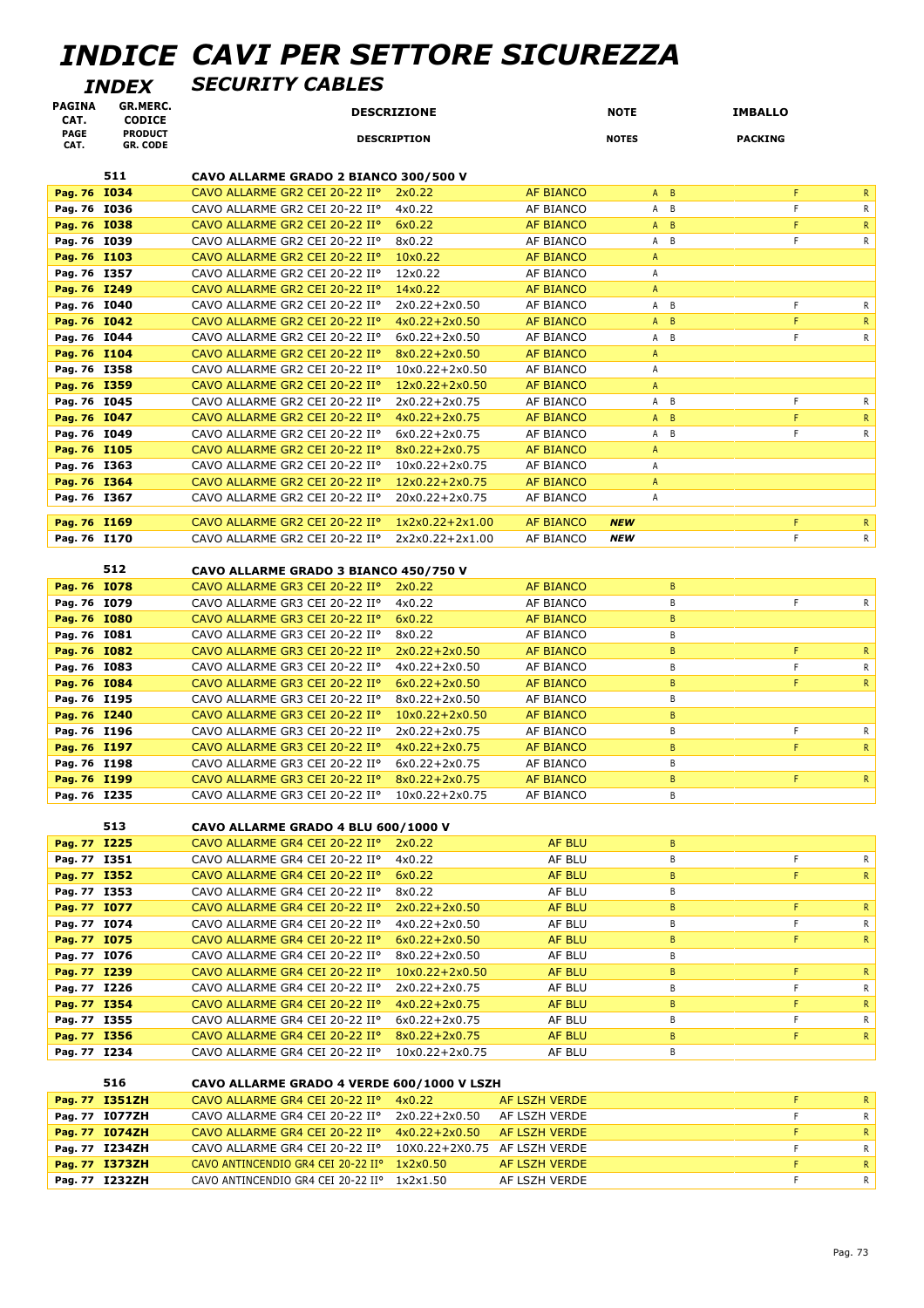# *INDICE CAVI PER SETTORE SICUREZZA*

*INDEX SECURITY CABLES*

| PAGINA<br>CAT.               | <b>GR.MERC.</b><br><b>CODICE</b>  | <b>DESCRIZIONE</b>                                                                                                              | <b>NOTE</b>       | <b>IMBALLO</b>              |
|------------------------------|-----------------------------------|---------------------------------------------------------------------------------------------------------------------------------|-------------------|-----------------------------|
| <b>PAGE</b>                  | <b>PRODUCT</b>                    | <b>DESCRIPTION</b>                                                                                                              | <b>NOTES</b>      | <b>PACKING</b>              |
| CAT.                         | <b>GR. CODE</b>                   |                                                                                                                                 |                   |                             |
|                              | 521                               | CAVO ANTINCENDIO GRADO 2 ROSSO 300/500 V                                                                                        |                   |                             |
|                              | Pag. 78 I228/R                    | CAVO ANTINCENDIO GR2 CEI 20-22 IIº<br>1x2x0.50<br>AF ROSSO                                                                      | B                 | F<br>$\mathsf{R}^-$         |
|                              | Pag. 78 I379/R                    | CAVO ANTINCENDIO GR2 CEI 20-22 IIº<br>1x2x0.75<br>AF ROSSO                                                                      | B                 | F<br>R                      |
|                              | Pag. 78 I229/R                    | CAVO ANTINCENDIO GR2 CEI 20-22 IIº<br>1x2x1.00<br>AF ROSSO                                                                      | B                 | F<br>$\mathsf{R}$           |
|                              | Pag. 78 I230/R                    | CAVO ANTINCENDIO GR2 CEI 20-22 IIº<br>1x2x1.50<br>AF ROSSO                                                                      | В                 | F<br>R                      |
| Pag. 78 I007                 |                                   | CAVO ANTINCENDIO GR2 CEI 20-22 IIº<br>1x2x0.80<br><b>AF ROSSO</b>                                                               | $\mathsf{B}$      | F<br>$\mathsf{R}$           |
|                              |                                   |                                                                                                                                 |                   |                             |
|                              | 521                               | CAVO ANTINCENDIO GRADO 3 ROSSO 450/750 V                                                                                        |                   |                             |
|                              | Pag. 78 I227/R<br>Pag. 78 I200/R1 | CAVO ANTINCENDIO GR3 CEI 20-22 IIº<br>1x2x0.50<br>AF ROSSO<br>CAVO ANTINCENDIO GR3 CEI 20-22 IIº<br><b>AF ROSSO</b><br>1x2x1.00 | В<br>$\mathsf{B}$ | F<br>R<br>F<br>$\mathsf{R}$ |
|                              | Pag. 78 I231/R                    | CAVO ANTINCENDIO GR3 CEI 20-22 IIº<br>1x2x1.50<br>AF ROSSO                                                                      | B                 | F.<br>R.                    |
|                              |                                   |                                                                                                                                 |                   |                             |
|                              | 521                               | CAVO ANTINCENDIO GRADO 4 ROSSO 600/1000 V                                                                                       |                   |                             |
|                              | Pag. 78 I373/R                    | CAVO ANTINCENDIO GR4 CEI 20-22 IIº<br>1x2x0.50<br>AF ROSSO                                                                      | B                 | F<br>$\mathsf{R}$           |
|                              | Pag. 78 I248/R                    | CAVO ANTINCENDIO GR4 CEI 20-22 IIº<br>1x2x0.75<br>AF ROSSO                                                                      | B                 | F<br>R                      |
|                              | Pag. 78 I374/R                    | CAVO ANTINCENDIO GR4 CEI 20-22 IIº<br>1x2x1.00<br>AF ROSSO                                                                      | B                 | F<br>$\mathsf{R}$           |
|                              | Pag. 78 I232/R                    | CAVO ANTINCENDIO GR4 CEI 20-22 IIº<br>1x2x1.50<br>AF ROSSO                                                                      | B                 | F<br>$\mathsf{R}$           |
|                              | Pag. 78 I378/R                    | CAVO ANTINCENDIO GR4 CEI 20-22 IIº<br><b>AF ROSSO</b><br>4x0.50                                                                 | $\mathsf{B}$      | F<br>$\mathsf{R}$           |
|                              | Pag. 78 I384/R                    | CAVO ANTINCENDIO GR4 CEI 20-22 IIº<br>4x1.00<br>AF ROSSO                                                                        | B                 | F.<br>R.                    |
|                              |                                   |                                                                                                                                 |                   |                             |
| Pag. 79 I245                 | 521                               | CAVO ANTINCENDIO GRADO 4 BLU 600/1000 V<br>CAVO ANTINCENDIO GR4 CEI 20-22 IIº<br>1x2x1.00+1x2x0.50 AF BLU                       | B                 | F                           |
| Pag. 79 I017                 |                                   | CAVO ANTINCENDIO GR4 CEI 20-22 IIº<br>1x2x0.80<br>AF BLU                                                                        | B                 | $\mathsf{R}$<br>F.<br>R.    |
| Pag. 79 I396                 |                                   | CAVO ANTINCENDIO GR4 CEI 20-22 IIº<br>2x2x0.80<br><b>AF BLU</b>                                                                 | B                 | F<br>$\mathsf{R}$           |
| Pag. 79 Z0049                |                                   | CAVO ANTINCENDIO GR4 CEI 20-22 IIº<br>AF BLU<br>2x2x0.50                                                                        | B                 | F.<br>R.                    |
|                              |                                   |                                                                                                                                 |                   |                             |
|                              | 522                               | <b>CAVO RESISTENTE AL FUOCO</b>                                                                                                 |                   |                             |
|                              | Pag. 79 E150FG2                   | CAVO IPERFIAMMA CEI 20-45 20-22 IIIº<br>2x1.50<br>0.6/1KV AF BLU                                                                |                   | F.<br>$\mathsf{R}$          |
| Pag. 80 I502                 |                                   | CAVO FIRE RESISTANT SOLID<br>EN50200 2x0.75<br><b>LSZH ROSSO</b>                                                                | <b>NEW</b>        | F.<br>$\mathsf{R}$          |
|                              | Pag. 80 I502NS                    | CAVO FIRE RESISTANT SOLID NS EN50200 2x0.75<br><b>LSZH ROSSO</b>                                                                | <b>NEW</b>        | F<br>$\mathsf{R}$           |
| Pag. 80 I503                 |                                   | CAVO FIRE RESISTANT SOLID<br>EN50200 2x1.00<br><b>LSZH ROSSO</b>                                                                | <b>NEW</b>        | F<br>R.                     |
| Pag. 80 I504                 |                                   | CAVO FIRE RESISTANT SOLID<br>EN50200 2x1.50<br><b>LSZH ROSSO</b>                                                                | <b>NEW</b>        | F.<br>$\mathsf{R}$          |
| Pag. 80 I505                 |                                   | CAVO FIRE RESISTANT SOLID<br>EN50200 2x2.50<br><b>LSZH ROSSO</b>                                                                | <b>NEW</b>        | F<br>$\mathsf{R}$           |
| Pag. 80 I506                 |                                   | <b>CAVO FIRE RESISTANT SOLID</b><br>EN50200 2x2X0.80<br><b>LSZH ROSSO</b>                                                       | <b>NEW</b>        | F<br>$\mathsf{R}$           |
|                              | Pag. 80 I503FLEX                  | CAVO FIRE RESISTANT FLEX<br>EN50200 2x1.00<br><b>LSZH ROSSO</b>                                                                 | <b>NEW</b>        | R.<br>F                     |
|                              | Pag. 80 I504FLEX                  | EN50200 2x1.50<br><b>CAVO FIRE RESISTANT FLEX</b><br><b>LSZH ROSSO</b>                                                          | <b>NEW</b>        | F<br>$\mathsf{R}$           |
|                              |                                   |                                                                                                                                 |                   |                             |
|                              | 531                               | <b>CAVO PER VIDEOCONTROLLO - COASSIALI RG</b>                                                                                   |                   |                             |
| Pag. 81 IO22                 |                                   | CAVO VIDEO RG 59 B/U DOPPIA SCH.<br>PVCRZ AF BLU                                                                                |                   | F<br>R                      |
| Pag. 81 I318                 |                                   | CAVO VIDEO RG 59 B/U MIL C<br><b>PVCRZ AF BLU</b>                                                                               |                   | F<br>R.<br>F                |
| Pag. 81 I317<br>Pag. 81 I048 |                                   | CAVO VIDEO RG 59 B/U MIL C<br>LSZH AF GRIGIO<br>CAVO VIDEO RG 59 B/U MIL C<br>INTERR.<br>PE NERO                                |                   | R<br>F<br>$\mathsf{R}$      |
| Pag. 81 I208                 |                                   | CAVO VIDEO RG 59 B/U MIL M17/029<br>INTERR.<br>PE/PVC NERO                                                                      |                   | F<br>R                      |
| Pag. 81 I046                 |                                   | CAVO VIDEO RG 59 B/U MIL C<br>$0.6/1$ KV<br><b>PVC/PVCRZ AF BLU</b>                                                             | B                 | F<br>$\mathsf{R}$           |
| Pag. 82 I236                 |                                   | CAVO VIDEO RG 59 B/U MIL M17/029<br>$0.6/1$ KV<br>PVC/PVCRZ AF BLU                                                              | B                 | F<br>R                      |
| Pag. 82 IO51                 |                                   | CAVO VIDEO RG 11/U<br>MIL C<br>INTERR.<br>PE NERO                                                                               |                   | F<br>$\mathsf{R}$           |
| Pag. 82 I109                 |                                   | CAVO VIDEO RG 11/U MIL M17/006<br>INTERR.<br>PE/PVC AF BLU                                                                      |                   | F.<br>R.                    |
|                              |                                   |                                                                                                                                 |                   |                             |
|                              | 531                               | CAVO PER VIDEOCONTROLLO - MINI COASSIALI                                                                                        |                   |                             |
| Pag. 83 I166                 |                                   | CAVO VIDEO<br>MINIFLEX 75 OHM 2.80<br><b>PVC AF GRIGIO</b>                                                                      | $A$ $B$           | F.<br>$\mathsf{R}$          |
|                              | Pag. 83 I166/BI                   | CAVO VIDEO<br>MINIFLEX 75 OHM 2.80<br>PVC AF BIANCO                                                                             | A B               | F<br>R                      |
|                              | Pag. 83 I166/BL<br>Pag. 83 I166/N | CAVO VIDEO<br>MINIFLEX 75 OHM 2.80<br><b>PVC AF BLU</b><br>PVC AF NERO                                                          | $A$ $B$<br>A B    | F<br>$\mathsf{R}$<br>F<br>R |
|                              | Pag. 83 I166/R                    | CAVO VIDEO<br>MINIFLEX 75 OHM 2.80<br>CAVO VIDEO<br>MINIFLEX 75 OHM 2.80<br><b>PVC AF ROSSO</b>                                 | $A$ $B$           | F<br>R.                     |
|                              | Pag. 83 I166/V                    | CAVO VIDEO<br>MINIFLEX 75 OHM 2.80<br>PVC AF VERDE                                                                              | A B               | F<br>R                      |
|                              | Pag. 83 I166PLUS                  | MINIFLEX 75 OHM 3.40<br><b>CAVO VIDEO</b><br><b>PVC AF GRIGIO</b>                                                               | $A$ $B$           | F<br>R.                     |
| Pag. 83 I284                 |                                   | CAVO VIDEO<br>MINISOLID 75 OHM 2.80<br>PVC AF GRIGIO                                                                            | <b>NEW</b><br>A B | F<br>R.                     |
|                              |                                   |                                                                                                                                 |                   |                             |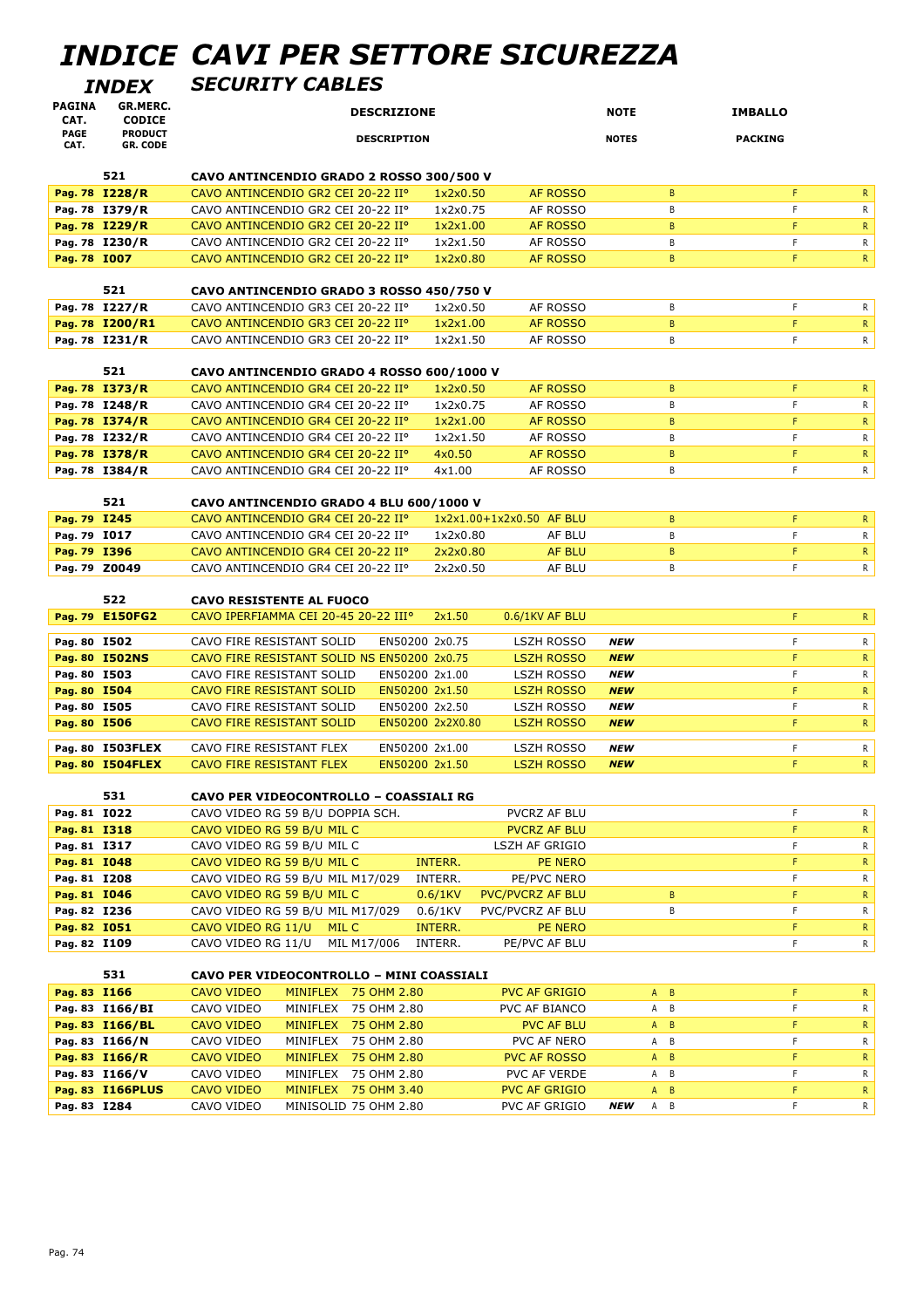# *INDICE CAVI PER SETTORE SICUREZZA*

*INDEX SECURITY CABLES*

| <b>PAGINA</b><br>CAT.        | GR.MERC.<br><b>CODICE</b>         | <b>DESCRIZIONE</b>                                                                                                                            | <b>NOTE</b>                | <b>IMBALLO</b>               |
|------------------------------|-----------------------------------|-----------------------------------------------------------------------------------------------------------------------------------------------|----------------------------|------------------------------|
| <b>PAGE</b><br>CAT.          | <b>PRODUCT</b><br><b>GR. CODE</b> | <b>DESCRIPTION</b>                                                                                                                            | <b>NOTES</b>               | <b>PACKING</b>               |
|                              | 531                               | CAVO PER VIDEOCONTROLLO - MINI COASSIALI FLESSIBILE                                                                                           |                            |                              |
| Pag. 83 Z0350                |                                   | MINIFLEX 2.80+2x0.75<br>300/500V<br><b>PVC AF BIANCO</b><br><b>CAVO VIDEO</b>                                                                 | <b>NEW</b>                 | F<br>$\mathsf{R}$<br>$A$ $B$ |
| Pag. 84 I233                 |                                   | CAVO VIDEO SCH. MINIFLEX 2.80+2x0.50<br>300/500V<br>PVC AF BIANCO                                                                             |                            | F<br>A B<br>R                |
| Pag. 84 I282                 |                                   | CAVO VIDEO SCH. MINIFLEX 2.80+2x0.75<br>300/500V<br><b>PVC AF BIANCO</b>                                                                      | <b>NEW</b>                 | F<br>$A$ $B$<br>$\mathsf{R}$ |
| Pag. 84 I372                 |                                   | CAVO VIDEO SCH. MINIFLEX 2.80+2x0.50+2x0.25 300/500V<br><b>PVC AF BIANCO</b>                                                                  |                            | F<br>${\sf R}$<br>A B        |
| Pag. 84 I283                 |                                   | CAVO VIDEO SCH. MINIFLEX 2.80+2x0.75+2x0.25 300/500V<br><b>PVC AF BIANCO</b>                                                                  | <b>NEW</b>                 | F<br>$A$ $B$<br>$\mathsf{R}$ |
| Pag. 84 I600                 |                                   | CAVO VIDEO SCH. MINIFLEX 2.80+2x0.50+2x0.25 0.6/1KV<br><b>PVCRZ AF BLU</b>                                                                    |                            | $\mathsf F$<br>$\mathsf{R}$  |
| Pag. 84 Z0348                |                                   | <b>PVC AF GRIGIO</b><br><b>CAVO VIDEO</b><br>MINIFLEX 2.80+2x1.50<br>$0.6/1$ KV                                                               | <b>NEW</b>                 | F<br>$\mathsf{R}$            |
|                              |                                   |                                                                                                                                               |                            |                              |
|                              | 531                               | CAVO PER VIDEOCONTROLLO - MINI COASSIALI RIGIDO                                                                                               |                            |                              |
| Pag. 85 Z0415                |                                   | CAVO VIDEO<br>MINISOLID 3.60+2x1.50<br>450/750V PVC AF GRIGIO                                                                                 | <b>NEW</b><br>Α            | $\mathsf F$<br>$\mathsf{R}$  |
| Pag. 85 Z0641                |                                   | CAVO VIDEO SCH. MINISOLID 3.60+2x1.00<br>300/500V PVC AF BIANCO                                                                               | <b>NEW</b><br>$\mathsf{A}$ | F<br>$\mathsf{R}$            |
| Pag. 85 Z0220                |                                   | CAVO VIDEO SCH. MINISOLID 3.60+2x0.50<br>300/500V PVC AF BIANCO                                                                               |                            | F<br>A B<br>R                |
| Pag. 85 Z0296                |                                   | CAVO VIDEO SCH. MINISOLID 3.60+2x0.50+2x0.25 300/500V PVC AF BIANCO                                                                           |                            | F<br>$A$ $B$<br>${\sf R}$    |
| Pag. 85 I285                 |                                   | CAVO VIDEO SCH. MINISOLID 2.80+2x0.50<br>300/500V PVC AF BIANCO                                                                               | <b>NEW</b><br>Α            | F<br>$\mathsf{R}$            |
| Pag. 85 I290                 |                                   | CAVO VIDEO SCH. MINISOLID 2.80+2x0.50+2x0.25 300/500V PVC AF BIANCO                                                                           | <b>NEW</b>                 | F<br>$A$ $B$<br>$\mathsf{R}$ |
|                              |                                   |                                                                                                                                               |                            |                              |
| Pag. 86 I250                 |                                   | CAVO VIDEO SCH. RG59 B/U MIL C+2x1.00<br>$0.6/1$ KV<br>PVC AF BLU                                                                             |                            | F<br>$\mathsf{R}$            |
| Pag. 86 I247<br>Pag. 86 I293 |                                   | CAVO VIDEO SCH. RG59 B/U MIL C+2x1.00+2x0.50 0.6/1KV<br><b>PVC AF BLU</b><br>RG59 B/U MIL M17/029+2x0.75 300/500V PVC AF BIANCO<br>CAVO VIDEO | <b>NEW</b>                 | F<br>$\mathsf{R}$<br>F<br>R  |
|                              |                                   |                                                                                                                                               |                            |                              |
|                              | 532                               | <b>CAVO PER VIDEOCONTROLLO PUR</b>                                                                                                            |                            |                              |
| Pag. 87 I210                 |                                   | <b>PUR</b><br>CAVO COAX RG 59 B/U<br>MIL M17/029<br><b>ARANCIO</b>                                                                            |                            | F<br>$\mathsf{R}$            |
| Pag. 87 I216                 |                                   | <b>PUR</b><br>CAVO COAX RG 11/U<br>ARANCIO<br>MIL M17/006 D.G.                                                                                |                            | F<br>R                       |
|                              |                                   |                                                                                                                                               |                            |                              |
|                              | 533                               | <b>CAVO SICUREZZA ARMATO</b>                                                                                                                  |                            |                              |
|                              | Pag. 88 I205AR                    | CAVO COAX RG 59 B/U<br>MIL M17/029<br><b>ARMATO</b><br><b>PE NERO</b>                                                                         |                            | F<br>$\mathsf{R}$            |
|                              | Pag. 88 I203AR                    | CAVO COAX RG 11/U<br>MIL M17/006<br><b>ARMATO</b><br>PE NERO                                                                                  |                            | F<br>$\mathsf{R}$            |
|                              |                                   |                                                                                                                                               |                            |                              |
|                              | Pag. 88 I354AR                    | CAVO ALLARME 4x0.22+2x0.75 GR4<br><b>ARMATO</b><br><b>PE NERO</b>                                                                             |                            | F<br>$\mathsf{R}$            |
|                              | Pag. 88 I234AR                    | CAVO ALLARME 10x0.22+2x0.75 GR4<br><b>ARMATO</b><br>PE NERO                                                                                   |                            | F.<br>$\mathsf{R}$           |
|                              | 541                               | <b>CAVO AUTOMAZIONE CANCELLI</b>                                                                                                              |                            |                              |
| Pag. 88 Z0093                |                                   | CAVO FROR CEI 20-22 IIº<br>2x0.50 0.6/1KV<br><b>PVC AF BLU</b>                                                                                | $\mathsf{A}$               |                              |
| Pag. 88 Z0094                |                                   | CAVO FROR CEI 20-22 IIº<br>4x0.50 0.6/1KV<br>PVC AF BLU                                                                                       | A                          |                              |
| Pag. 88 Z0095                |                                   | CAVO FROR CEI 20-22 II°<br>6x0.50 0.6/1KV<br><b>PVC AF BLU</b>                                                                                | $\overline{A}$             |                              |
| Pag. 88 Z0096                |                                   | CAVO FROR CEI 20-22 IIº<br>8x0.50 0.6/1KV<br><b>PVC AF BLU</b>                                                                                | Α                          |                              |
| Pag. 88 Z0102                |                                   | CAVO FROR CEI 20-22 IIº<br>10x0.50 0.6/1KV<br><b>PVC AF BLU</b>                                                                               | $\overline{A}$             |                              |
| Pag. 88 Z0100                |                                   | CAVO FROR CEI 20-22 IIº<br>12x0.50 0.6/1KV<br>PVC AF BLU                                                                                      | A                          |                              |
|                              |                                   |                                                                                                                                               |                            |                              |
| Pag. 88 Z0558                |                                   | CAVO AUTOMAZIONE CANCELLI D.P. 2x1.00 0.6/1KV PVC AF GIALLO                                                                                   | <b>NEW</b><br>A            |                              |
| Pag. 88 Z0559                |                                   | CAVO AUTOMAZIONE CANCELLI D.P. 4x1.00 0.6/1KV PVC AF GIALLO                                                                                   | <b>NEW</b><br>A            |                              |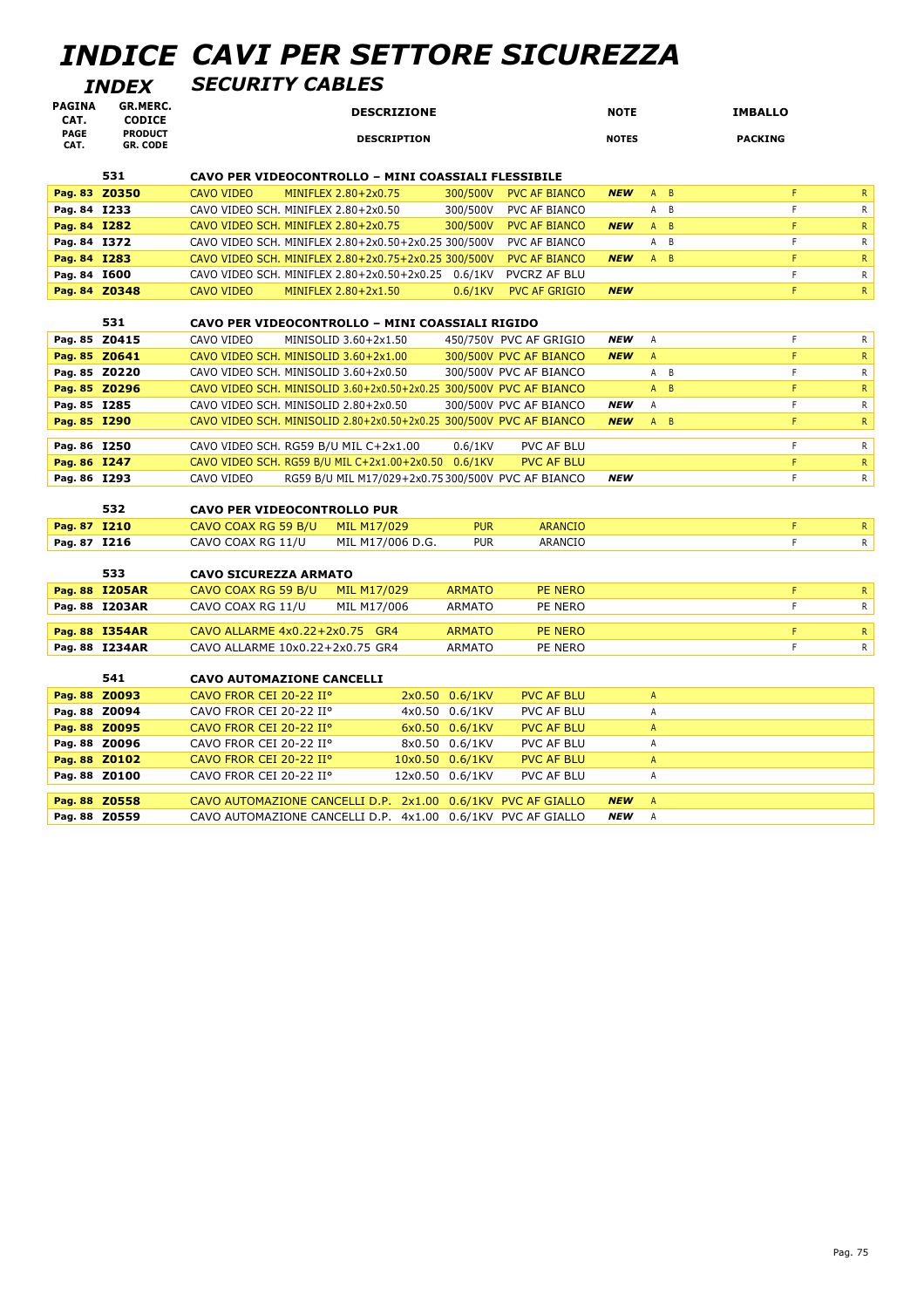## *511 CAVO ALLARME GRADO 2 300/500 V 511 ALARM CABLE GRADE 2 300/500 V*

#### UTILIZZO CONSIGLIATO / SUGGESTED USAGE

In impianti di abitazioni civili o dove i cavi non debbano viaggiare insieme a conduttori di altro tipo o utilizzo. A richiesta pezzatura in bobina e con guaine di colore diverso. Suitable for civil buildings or where the cable cannot be positioned together with other conductor types. It is available also in wooden drums and with different sheath colours.

| <b>CODICE</b> / CODE | <b>FORMAZIONE</b><br><b>SECTION</b> | <b>DIELETTRICO</b><br><b>DIELECTRIC</b> | <b>COLORI ANIME</b><br><b>CORE COLOUR</b> | GUAINA<br><b>JACKET</b> | <b>COLORE GUAINA</b><br><b>JACKET COLOUR</b> | RESIST. COND.<br><b>MAX COND. RESIST.</b> | <b>IMBALLO</b><br><b>PACKING</b> |
|----------------------|-------------------------------------|-----------------------------------------|-------------------------------------------|-------------------------|----------------------------------------------|-------------------------------------------|----------------------------------|
|                      | [mmq]                               |                                         |                                           | [mm]                    |                                              | [Ohm / Km]                                |                                  |
| <b>I034</b>          | 2x0.22                              | <b>PVCR2 1.00</b>                       | <b>TABELLA ALLARMI</b>                    | <b>PVCAF 3.50</b>       | <b>BIANCO - WHITE</b>                        | 90.00                                     | $A - B - F - R$                  |
| <b>I036</b>          | 4x0.22                              | <b>PVCR2 1.00</b>                       | <b>TABELLA ALLARMI</b>                    | <b>PVCAF 4.00</b>       | <b>BIANCO - WHITE</b>                        | 90.00                                     | $A - B - F - R$                  |
| <b>I038</b>          | 6x0.22                              | <b>PVCR2 1.00</b>                       | <b>TABELLA ALLARMI</b>                    | <b>PVCAF 4.70</b>       | <b>BIANCO - WHITE</b>                        | 90.00                                     | $A - B - F - R$                  |
| <b>I039</b>          | 8x0.22                              | <b>PVCR2 1.00</b>                       | <b>TABELLA ALLARMI</b>                    | <b>PVCAF 5.00</b>       | <b>BIANCO - WHITE</b>                        | 90.00                                     | $A - B - F - R$                  |
| <b>I103</b>          | 10x0.22                             | <b>PVCR2 1.00</b>                       | <b>TABELLA ALLARMI</b>                    | <b>PVCAF 5.50</b>       | <b>BIANCO - WHITE</b>                        | 90.00                                     | A                                |
| <b>I357</b>          | 12x0.22                             | <b>PVCR2 1.00</b>                       | <b>TABELLA ALLARMI</b>                    | <b>PVCAF 5.90</b>       | <b>BIANCO - WHITE</b>                        | 90.00                                     | $\mathbf{A}$                     |
| I249                 | 14x0.22                             | <b>PVCR2 1.00</b>                       | <b>TABELLA ALLARMI</b>                    | <b>PVCAF 5.60</b>       | <b>BIANCO - WHITE</b>                        | 90.00                                     | $\mathbf{A}$                     |
| <b>I040</b>          | $2x0.22 + 2x0.50$                   | <b>PVCR2 1.00/1.50</b>                  | <b>TABELLA ALLARMI</b>                    | <b>PVCAF 4.60</b>       | <b>BIANCO - WHITE</b>                        | $90.00 - 39.00$                           | $A - B - F - R$                  |
| <b>I042</b>          | $4x0.22 + 2x0.50$                   | <b>PVCR2 1.00/1.50</b>                  | <b>TABELLA ALLARMI</b>                    | <b>PVCAF 5.20</b>       | <b>BIANCO - WHITE</b>                        | $90.00 - 39.00$                           | $A - B - F - R$                  |
| <b>I044</b>          | $6x0.22 + 2x0.50$                   | <b>PVCR2 1.00/1.50</b>                  | <b>TABELLA ALLARMI</b>                    | <b>PVCAF 5.60</b>       | <b>BIANCO - WHITE</b>                        | $90.00 - 39.00$                           | $A - B - F - R$                  |
| <b>I104</b>          | $8x0.22 + 2x0.50$                   | <b>PVCR2 1.00/1.50</b>                  | <b>TABELLA ALLARMI</b>                    | <b>PVCAF 5.80</b>       | <b>BIANCO - WHITE</b>                        | $90.00 - 39.00$                           | A                                |
| <b>I358</b>          | $10x0.22 + 2x0.50$                  | <b>PVCR2 1.00/1.50</b>                  | <b>TABELLA ALLARMI</b>                    | <b>PVCAF 6.20</b>       | <b>BIANCO - WHITE</b>                        | $90.00 - 39.00$                           | $\mathbf{A}$                     |
| <b>I359</b>          | $12x0.22 + 2x0.50$                  | <b>PVCR2 1.00/1.50</b>                  | <b>TABELLA ALLARMI</b>                    | <b>PVCAF 6.40</b>       | <b>BIANCO - WHITE</b>                        | $90.00 - 39.00$                           | A                                |
| <b>I045</b>          | $2x0.22 + 2x0.75$                   | PVCR2 1.00/1.85                         | <b>TABELLA ALLARMI</b>                    | <b>PVCAF 5.10</b>       | <b>BIANCO - WHITE</b>                        | $90.00 - 26.00$                           | $A - B - F - R$                  |
| <b>I047</b>          | $4x0.22 + 2x0.75$                   | PVCR2 1.00/1.85                         | <b>TABELLA ALLARMI</b>                    | <b>PVCAF 5.50</b>       | <b>BIANCO - WHITE</b>                        | $90.00 - 26.00$                           | $A - B - F - R$                  |
| I049                 | $6x0.22 + 2x0.75$                   | PVCR2 1.00/1.85                         | <b>TABELLA ALLARMI</b>                    | <b>PVCAF 5.80</b>       | <b>BIANCO - WHITE</b>                        | $90.00 - 26.00$                           | $A - B - F - R$                  |
| <b>I105</b>          | $8x0.22 + 2x0.75$                   | PVCR2 1.00/1.85                         | <b>TABELLA ALLARMI</b>                    | <b>PVCAF 6.50</b>       | <b>BIANCO - WHITE</b>                        | $90.00 - 26.00$                           | $\mathbf{A}$                     |
| I363                 | $10x0.22 + 2x0.75$                  | PVCR2 1.00/1.85                         | <b>TABELLA ALLARMI</b>                    | <b>PVCAF 6.60</b>       | <b>BIANCO - WHITE</b>                        | $90.00 - 26.00$                           | $\mathbf{A}$                     |
| <b>I364</b>          | $12x0.22 + 2x0.75$                  | PVCR2 1.00/1.85                         | <b>TABELLA ALLARMI</b>                    | <b>PVCAF 6.80</b>       | <b>BIANCO - WHITE</b>                        | $90.00 - 26.00$                           | $\mathbf{A}$                     |
| I367                 | $20x0.22 + 2x0.75$                  | <b>PVCR2 1.00/1.85</b>                  | <b>TABELLA ALLARMI</b>                    | <b>PVCAF 8.10</b>       | <b>BIANCO - WHITE</b>                        | $90.00 - 26.00$                           | A                                |
| <b>I169</b>          | $1x2x0.22+2x1.00$                   | PVCR2 1.00/2.10                         | <b>TABELLA ALLARMI</b>                    | <b>PVCAF 6.20</b>       | <b>BIANCO - WHITE</b>                        | $90.00 - 19.50$                           | $F - R$                          |
| <b>I170</b>          | 2x2x0.22+2x1.00                     | PVCR2 1.00/2.10                         | <b>TABELLA ALLARMI</b>                    | <b>PVCAF 6.40</b>       | <b>BIANCO - WHITE</b>                        | $90.00 - 19.50$                           | $F - R$                          |
|                      |                                     |                                         |                                           |                         |                                              |                                           |                                  |

# *512 CAVO ALLARME GRADO 3 450/750 V 512 ALARM CABLE GRADE 3 450/750 V*

In impianti industriali ove siano richieste sicurezza e tecnologia avanzate. Eventuale guaina in polietilene per condutture con infiltrazioni o ristagni d'acqua. Pezzature a richiesta. Suitable for industrial installations where it is required security and high technology. Available packaging on request, also with polyethylene sheath where there is water stagnation

UTILIZZO CONSIGLIATO / SUGGESTED USAGE

| CODE / <sub>CODE</sub> | <b>FORMAZIONE</b><br><b>SECTION</b><br>[mmq] | <b>DIELETTRICO</b><br><b>DIELECTRIC</b> | <b>COLORI ANIME</b><br><b>CORE COLOUR</b> | <b>GUAINA</b><br><b>JACKET</b><br>${\rm [mm]}$ | <b>COLORE GUAINA</b><br><b>JACKET COLOUR</b> | <b>RESIST. COND.</b><br><b>MAX COND. RESIST.</b><br>$[Ohm \; \overline{\wedge} \; Km]$ | <b>IMBALLO</b><br><b>PACKING</b> |
|------------------------|----------------------------------------------|-----------------------------------------|-------------------------------------------|------------------------------------------------|----------------------------------------------|----------------------------------------------------------------------------------------|----------------------------------|
| <b>I078</b>            | 2x0.22                                       | <b>PVCR2 1.00</b>                       | <b>TABELLA ALLARMI</b>                    | <b>PVCAF 4.20</b>                              | <b>BIANCO - WHITE</b>                        | 90.00                                                                                  | $\mathbf{B}$                     |
| I079                   | 4x0.22                                       | <b>PVCR2 1.00</b>                       | <b>TABELLA ALLARMI</b>                    | <b>PVCAF 4.50</b>                              | <b>BIANCO - WHITE</b>                        | 90.00                                                                                  | $B - F - R$                      |
| <b>I080</b>            | 6x0.22                                       | <b>PVCR2 1.00</b>                       | <b>TABELLA ALLARMI</b>                    | <b>PVCAF 5.10</b>                              | <b>BIANCO - WHITE</b>                        | 90.00                                                                                  | B                                |
| <b>I081</b>            | 8x0.22                                       | <b>PVCR2 1.00</b>                       | <b>TABELLA ALLARMI</b>                    | <b>PVCAF 5.30</b>                              | <b>BIANCO - WHITE</b>                        | 90.00                                                                                  | $\mathbf{B}$                     |
| <b>I082</b>            | $2x0.22 + 2x0.50$                            | <b>PVCR2 1.00/1.50</b>                  | <b>TABELLA ALLARMI</b>                    | <b>PVCAF 5.20</b>                              | <b>BIANCO - WHITE</b>                        | $90.00 - 39.00$                                                                        | $B - F - R$                      |
| <b>I083</b>            | $4x0.22 + 2x0.50$                            | <b>PVCR2 1.00/1.50</b>                  | <b>TABELLA ALLARMI</b>                    | <b>PVCAF 5.70</b>                              | <b>BIANCO - WHITE</b>                        | $90.00 - 39.00$                                                                        | $B - F - R$                      |
| <b>I084</b>            | $6x0.22 + 2x0.50$                            | <b>PVCR2 1.00/1.50</b>                  | <b>TABELLA ALLARMI</b>                    | <b>PVCAF 6.10</b>                              | <b>BIANCO - WHITE</b>                        | $90.00 - 39.00$                                                                        | $B - F - R$                      |
| <b>I195</b>            | $8x0.22 + 2x0.50$                            | <b>PVCR2 1.00/1.50</b>                  | <b>TABELLA ALLARMI</b>                    | <b>PVCAF 6.20</b>                              | <b>BIANCO - WHITE</b>                        | $90.00 - 39.00$                                                                        | $\bf{B}$                         |
| I240                   | $10x0.22 + 2x0.50$                           | <b>PVCR2 1.00/1.50</b>                  | <b>TABELLA ALLARMI</b>                    | <b>PVCAF 6.80</b>                              | <b>BIANCO - WHITE</b>                        | $90.00 - 39.00$                                                                        | $\mathbf{B}$                     |
| I196                   | $2x0.22 + 2x0.75$                            | <b>PVCR2 1.00/1.85</b>                  | <b>TABELLA ALLARMI</b>                    | <b>PVCAF 5.30</b>                              | <b>BIANCO - WHITE</b>                        | $90.00 - 26.00$                                                                        | $B - F - R$                      |
| I197                   | $4x0.22 + 2x0.75$                            | <b>PVCR2 1.00/1.85</b>                  | <b>TABELLA ALLARMI</b>                    | <b>PVCAF 6.00</b>                              | <b>BIANCO - WHITE</b>                        | $90.00 - 26.00$                                                                        | $B - F - R$                      |
| <b>I198</b>            | $6x0.22 + 2x0.75$                            | <b>PVCR2 1.00/1.85</b>                  | <b>TABELLA ALLARMI</b>                    | <b>PVCAF 6.20</b>                              | <b>BIANCO - WHITE</b>                        | $90.00 - 26.00$                                                                        | $\mathbf{B}$                     |
| I199                   | $8x0.22 + 2x0.75$                            | <b>PVCR2 1.00/1.85</b>                  | <b>TABELLA ALLARMI</b>                    | <b>PVCAF 6.90</b>                              | <b>BIANCO - WHITE</b>                        | $90.00 - 26.00$                                                                        | $B - F - R$                      |
| <b>I235</b>            | $10x0.22 + 2x0.75$                           | PVCR2 1.00/1.85                         | <b>TABELLA ALLARMI</b>                    | <b>PVCAF 7.00</b>                              | <b>BIANCO - WHITE</b>                        | $90.00 - 26.00$                                                                        | $\mathbf{B}$                     |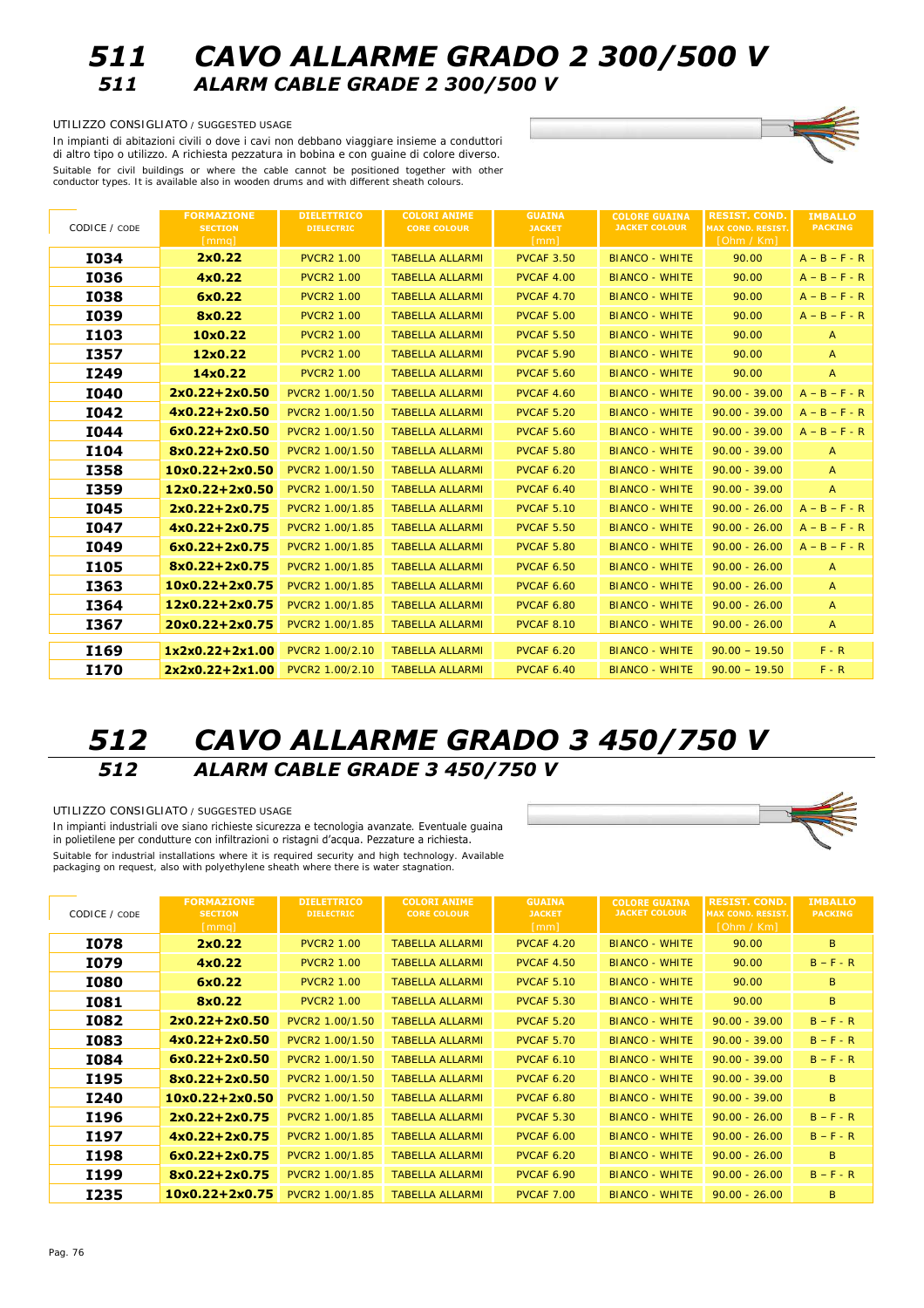

## *513 CAVO ALLARME GRADO 4 600/1000 V 513 ALARM CABLE GRADE 4 600/1000 V*

UTILIZZO CONSIGLIATO / SUGGESTED USAGE

In impianti industriali ove i cavi viaggiano nelle condutture dei cavi elettrici. Eventuale guaina in polietilene per condutture con infiltrazioni o ristagni d'acqua. Possibilità di realizzare pezzature a richiesta in bobina.



Suitable for industrial installations where the cables are together with other electrical cables. It can be produced with polyethylene sheath where there is water stagnation. Available packaging on request in wooden drums.

| CODICE / CODE | <b>FORMAZIONE</b><br><b>SECTION</b><br>[mmq] | <b>DIELETTRICO</b><br><b>DIELECTRIC</b> | <b>COLORI ANIME</b><br><b>CORE COLOUR</b> | <b>GUAINA</b><br><b>JACKET</b><br>[mm] | <b>COLORE GUAINA</b><br><b>JACKET COLOUR</b> | <b>RESIST. COND.</b><br><b>MAX COND. RESIST.</b><br>「[Ohm 7 Km]」 | <b>IMBALLO</b><br><b>PACKING</b> |
|---------------|----------------------------------------------|-----------------------------------------|-------------------------------------------|----------------------------------------|----------------------------------------------|------------------------------------------------------------------|----------------------------------|
| <b>I225</b>   | 2x0.22                                       | <b>PVCR2 1.00</b>                       | <b>TABELLA ALLARMI</b>                    | <b>PVCRZ 4.40</b>                      | <b>BLU - BLUE</b>                            | 90.00                                                            | B.                               |
| <b>I351</b>   | 4x0.22                                       | <b>PVCR2 1.00</b>                       | <b>TABELLA ALLARMI</b>                    | <b>PVCRZ 5.10</b>                      | <b>BLU - BLUE</b>                            | 90.00                                                            | $B - F - R$                      |
| <b>I352</b>   | 6x0.22                                       | <b>PVCR2 1.00</b>                       | <b>TABELLA ALLARMI</b>                    | <b>PVCRZ 5.80</b>                      | <b>BLU - BLUE</b>                            | 90.00                                                            | $B - F - R$                      |
| I353          | 8x0.22                                       | <b>PVCR2 1.00</b>                       | <b>TABELLA ALLARMI</b>                    | <b>PVCRZ 6.30</b>                      | <b>BLU - BLUE</b>                            | 90.00                                                            | B.                               |
| I077          | $2x0.22 + 2x0.50$                            | PVCR2 1.00/1.50                         | <b>TABELLA ALLARMI</b>                    | <b>PVCRZ 5.70</b>                      | <b>BLU - BLUE</b>                            | $90.00 - 39.00$                                                  | $B - F - R$                      |
| <b>I074</b>   | $4x0.22 + 2x0.50$                            | PVCR2 1.00/1.50                         | <b>TABELLA ALLARMI</b>                    | <b>PVCRZ 6.30</b>                      | <b>BLU - BLUE</b>                            | $90.00 - 39.00$                                                  | $B - F - R$                      |
| I075          | $6x0.22 + 2x0.50$                            | PVCR2 1.00/1.50                         | <b>TABELLA ALLARMI</b>                    | <b>PVCRZ 6.60</b>                      | <b>BLU - BLUE</b>                            | $90.00 - 39.00$                                                  | $B - F - R$                      |
| <b>I076</b>   | $8x0.22 + 2x0.50$                            | PVCR2 1.00/1.50                         | <b>TABELLA ALLARMI</b>                    | <b>PVCRZ 6.80</b>                      | <b>BLU - BLUE</b>                            | $90.00 - 39.00$                                                  | B.                               |
| <b>I239</b>   | $10x0.22 + 2x0.50$                           | PVCR2 1.00/1.50                         | <b>TABELLA ALLARMI</b>                    | <b>PVCRZ 7.50</b>                      | <b>BLU - BLUE</b>                            | $90.00 - 39.00$                                                  | $B - F - R$                      |
| <b>I226</b>   | $2x0.22 + 2x0.75$                            | PVCR2 1.00/1.85                         | <b>TABELLA ALLARMI</b>                    | <b>PVCRZ 6.10</b>                      | <b>BLU - BLUE</b>                            | $90.00 - 26.00$                                                  | $B - F - R$                      |
| <b>I354</b>   | $4x0.22 + 2x0.75$                            | PVCR2 1.00/1.85                         | <b>TABELLA ALLARMI</b>                    | <b>PVCRZ 6.70</b>                      | <b>BLU - BLUE</b>                            | $90.00 - 26.00$                                                  | $B - F - R$                      |
| <b>I355</b>   | $6x0.22 + 2x0.75$                            | PVCR2 1.00/1.85                         | <b>TABELLA ALLARMI</b>                    | <b>PVCRZ 7.00</b>                      | <b>BLU - BLUE</b>                            | $90.00 - 26.00$                                                  | $B - F - R$                      |
| <b>I356</b>   | $8x0.22 + 2x0.75$                            | PVCR2 1.00/1.85                         | <b>TABELLA ALLARMI</b>                    | <b>PVCRZ 7.40</b>                      | <b>BLU - BLUE</b>                            | $90.00 - 26.00$                                                  | $B - F - R$                      |
| <b>I234</b>   | $10x0.22 + 2x0.75$                           | PVCR2 1.00/1.85                         | <b>TABELLA ALLARMI</b>                    | <b>PVCRZ 8.10</b>                      | <b>BLU - BLUE</b>                            | $90.00 - 26.00$                                                  | B.                               |

# *516 CAVO ALLARME GRADO 4 600/1000 V LSZH 516 ALARM CABLE GRADE 4 600/1000 V LSZH*

#### UTILIZZO CONSIGLIATO / SUGGESTED USAGE

In impianti dove i cavi viaggiano nelle condutture dei cavi elettrici (220/380 V) e dove sia richiesta guaina esterna a zero emissione di gas tossici e a bassa emissioni di fumi in caso di incendio (LSZH). Pezzature a richiesta.

Suitable for installations together with other electrical cables (220/380 V) and where is required an outer sheath with no emission of toxic gases and with low smoke emission during flame propagation. It is available packaging on request.

| CODICE / CODE | <b>FORMAZIONE</b><br><b>SECTION</b><br>[mmq] | <b>DIELETTRICO</b><br><b>DIELECTRIC</b> | <b>COLORI ANIME</b><br><b>CORE COLOUR</b> | <b>GUAINA</b><br><b>JACKET</b><br>[mm] | <b>COLORE GUAINA</b><br><b>JACKET COLOUR</b> | <b>RESIST. COND.</b><br><b>MAX COND. RESIST.</b><br>[Ohm / Km] | <b>IMBALLO</b><br><b>PACKING</b> |
|---------------|----------------------------------------------|-----------------------------------------|-------------------------------------------|----------------------------------------|----------------------------------------------|----------------------------------------------------------------|----------------------------------|
| <b>I351ZH</b> | 4x0.22                                       | <b>PVCR2 1.00</b>                       | <b>TABELLA ALLARMI</b>                    | <b>LSZH 5.10</b>                       | <b>VERDE - GREEN</b>                         | 90.00                                                          | $F - R$                          |
| <b>I077ZH</b> | $2x0.22 + 2x0.50$                            | PVCR2 1.00/1.50                         | <b>TABELLA ALLARMI</b>                    | <b>LSZH 5.70</b>                       | <b>VERDE - GREEN</b>                         | $90.00 - 39.00$                                                | $F - R$                          |
| <b>I074ZH</b> | $4x0.22 + 2x0.50$                            | PVCR2 1.00/1.50                         | <b>TABELLA ALLARMI</b>                    | <b>LSZH 6.30</b>                       | <b>VERDE - GREEN</b>                         | $90.00 - 39.00$                                                | $F - R$                          |
| <b>I234ZH</b> | $10x0.22 + 2x0.75$                           | PVCR2 1.00/1.85                         | <b>TABELLA ALLARMI</b>                    | <b>LSZH 8.10</b>                       | <b>VERDE - GREEN</b>                         | $90.00 - 26.00$                                                | $F - R$                          |
| <b>I373ZH</b> | 1x2x0.50                                     | <b>PVCR2 1.50</b>                       | <b>TABELLA ALLARMI</b>                    | <b>LSZH 5.30</b>                       | <b>VERDE - GREEN</b>                         | 39.00                                                          | $F - R$                          |
| <b>I232ZH</b> | 1x2x1.50                                     | <b>PVCR2 2.60</b>                       | <b>TABELLA ALLARMI</b>                    | <b>LSZH 7.50</b>                       | VERDE - GREEN                                | 13.30                                                          | $F - R$                          |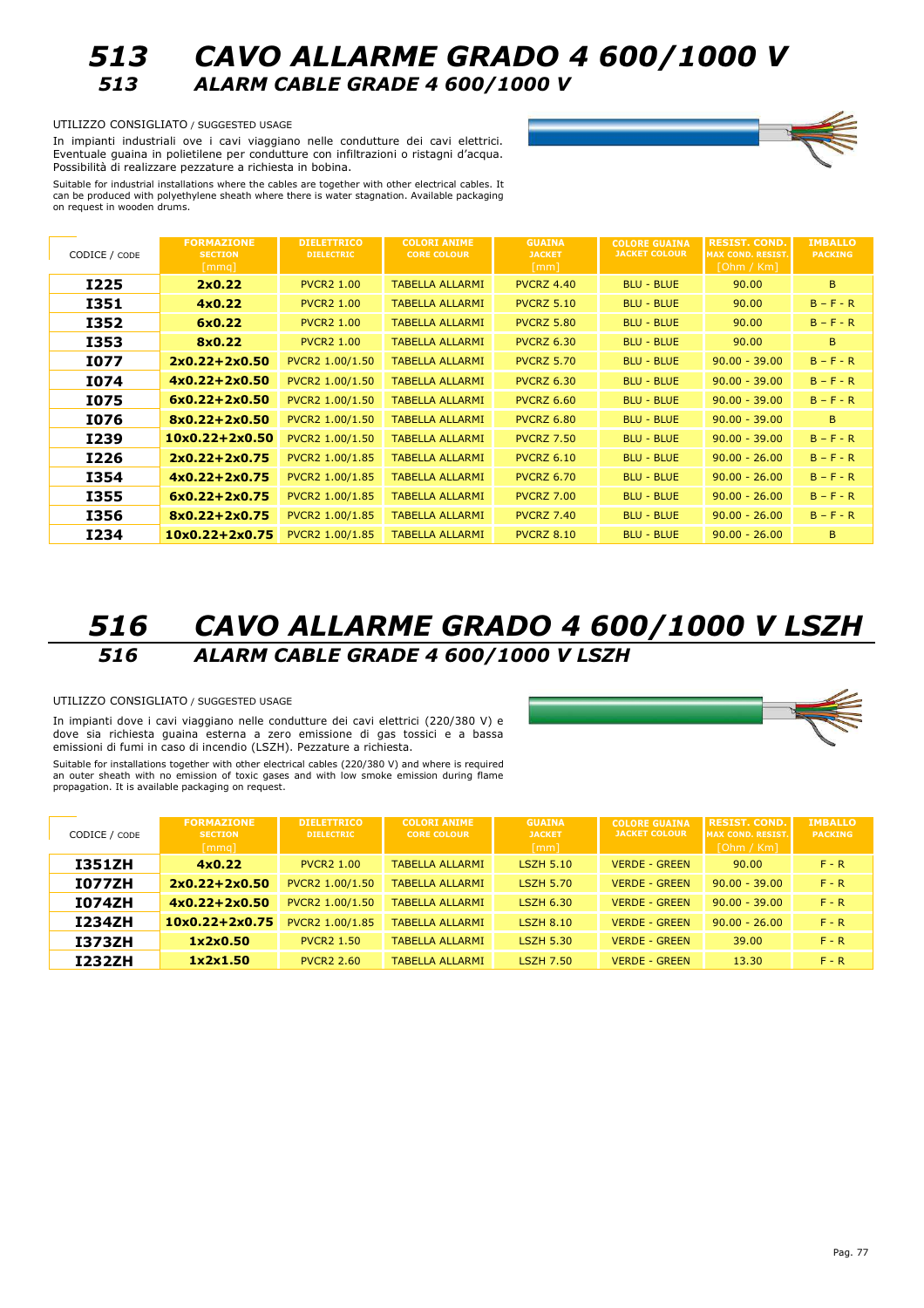

#### UTILIZZO CONSIGLIATO / SUGGESTED USAGE

Nei collegamento di sensori per il rilevamento di fumo o calore e delle capsule esplosive dei lucernari di sfogo. Possibili varianti per sezioni, numero conduttori. Possibilità di realizzare pezzature a richiesta in bobina.

Suitable for the connection of smoke or heat surveying sensors and for the connection of the electric detonator to open skylight. This cable can be modified in the section, number of conductors. Available packaging on request in wooden drums.



| CODICE / CODE | <b>FORMAZIONE</b><br><b>SECTION</b><br>[mmq] | <b>DIELETTRICO</b><br><b>DIELECTRIC</b> | <b>COLORI ANIME</b><br><b>CORE COLOUR</b> | <b>GUAINA</b><br><b>JACKET</b><br>[mm] | <b>COLORE GUAINA</b><br><b>JACKET COLOUR</b> | <b>RESIST. COND.</b><br><b>MAX COND. RESIST.</b><br>[Ohm / Km] | <b>IMBALLO</b><br><b>PACKING</b> |
|---------------|----------------------------------------------|-----------------------------------------|-------------------------------------------|----------------------------------------|----------------------------------------------|----------------------------------------------------------------|----------------------------------|
| I228/R        | 1x2x0.50                                     | <b>PVCR2 1.50</b>                       | ROSSO/NERO - RED/BLACK                    | <b>PVCAF 4.50</b>                      | ROSSO - RED                                  | 39.00                                                          | $B - F - R$                      |
| I379/R        | 1x2x0.75                                     | <b>PVCR2 1.85</b>                       | ROSSO/NERO - RED/BLACK                    | <b>PVCAF 5.30</b>                      | ROSSO - RED                                  | 26.00                                                          | $B - F - R$                      |
| I229/R        | 1x2x1.00                                     | <b>PVCR2 2.10</b>                       | ROSSO/NERO - RED/BLACK                    | <b>PVCAF 5.80</b>                      | ROSSO - RED                                  | 19.50                                                          | $B - F - R$                      |
| 1230/R        | 1x2x1.50                                     | <b>PVCR2 2.60</b>                       | ROSSO/NERO - RED/BLACK                    | <b>PVCAF 6.80</b>                      | ROSSO - RED                                  | 13.30                                                          | $B - F - R$                      |
| <b>I007</b>   | 1x2x0.80                                     | <b>PVCR2 1.55</b>                       | ROSSO/NERO - RED/BLACK                    | <b>PVCAF 4.30</b>                      | ROSSO - RED                                  | 39.00                                                          | $B - F - R$                      |

## *521 CAVO ANTINCENDIO GRADO 3 450/750 V 521 FIRE-FIGHTING SYSTEM CABLE GRADE 3 450/750 V*

UTILIZZO CONSIGLIATO / SUGGESTED USAGE

Nei collegamento di sensori per il rilevamento di fumo o calore e delle capsule esplosive dei lucernari di sfogo. Possibili varianti per sezioni, numero conduttori. Possibilità di realizzare pezzature a richiesta in bobina.

Suitable for the connection of smoke or heat surveying sensors and for the connection of the electric detonator to open skylight . This cable can be modified in the section, number of conductors. Available packaging on request in wooden drums.



| CODICE / CODE | <b>FORMAZIONE</b><br><b>SECTION</b><br>[mmq] | <b>DIELETTRICO</b><br><b>DIELECTRIC</b> | <b>COLORI ANIME</b><br><b>CORE COLOUR</b> | <b>GUAINA</b><br><b>JACKET</b><br>mml | <b>COLORE GUAINA</b><br><b>JACKET COLOUR</b> | <b>RESIST. COND.</b><br><b>IMAX COND. RESIST.</b><br>[Ohm / Km] | <b>IMBALLO</b><br><b>PACKING</b> |
|---------------|----------------------------------------------|-----------------------------------------|-------------------------------------------|---------------------------------------|----------------------------------------------|-----------------------------------------------------------------|----------------------------------|
| I227/R        | 1x2x0.50                                     | <b>PVCR2 1.50</b>                       | ROSSO/NERO - RED/BLACK                    | <b>PVCAF 5.10</b>                     | ROSSO - RED                                  | 39.00                                                           | $B - F - R$                      |
| I200/R1       | 1x2x1.00                                     | <b>PVCR2 2.10</b>                       | ROSSO/NERO - RED/BLACK                    | <b>PVCAF 6.30</b>                     | ROSSO - RED                                  | 19.50                                                           | $B - F - R$                      |
| I231/R        | 1x2x1.50                                     | <b>PVCR2 2.60</b>                       | ROSSO/NERO - RED/BLACK                    | <b>PVCAF 7.20</b>                     | ROSSO - RED                                  | 13.30                                                           | $B - F - R$                      |

## *521 CAVO ANTINCENDIO GRADO 4 600/1000 V 521 FIRE-FIGHTING SYSTEM CABLE GRADE 4 600/1000 V*

#### UTILIZZO CONSIGLIATO / SUGGESTED USAGE

Nei collegamento di sensori per il rilevamento di fumo o calore e delle capsule esplosive dei lucernari di sfogo ove i cavi viaggiano nelle condutture dei cavi elettrici (220/380 V). Possibili varianti per sezioni, numero conduttori. Eventuale guaina in polietilene per condutture con infiltrazioni o ristagni d'acqua Possibilità di realizzare pezzature a richiesta in bobina.

Suitable for the connection of smoke or heat surveying sensors and for the connection of the<br>electric detonator to open skylight for installations together with other electrical cables<br>(220/380 V). This cable can be modifi request in wooden drums.



| CODICE / CODE | <b>FORMAZIONE</b><br><b>SECTION</b><br>[mmq] | <b>DIELETTRICO</b><br><b>DIELECTRIC</b> | <b>COLORI ANIME</b><br><b>CORE COLOUR</b> | <b>GUAINA</b><br><b>JACKET</b><br>[mm] | <b>COLORE GUAINA</b><br><b>JACKET COLOUR</b> | <b>RESIST. COND.</b><br><b>MAX COND. RESIST.</b><br>[Ohm / Km] | <b>IMBALLO</b><br><b>PACKING</b> |
|---------------|----------------------------------------------|-----------------------------------------|-------------------------------------------|----------------------------------------|----------------------------------------------|----------------------------------------------------------------|----------------------------------|
| 1373/R        | 1x2x0.50                                     | <b>PVCR2 1.50</b>                       | ROSSO/NERO - RED/BLACK                    | <b>PVCRZ 5.30</b>                      | ROSSO - RED                                  | 39.00                                                          | $B - F - R$                      |
| I248/R        | 1x2x0.75                                     | <b>PVCR2 1.85</b>                       | ROSSO/NERO - RED/BLACK                    | <b>PVCRZ 5.70</b>                      | ROSSO - RED                                  | 26.00                                                          | $B - F - R$                      |
| 1374/R        | 1x2x1.00                                     | <b>PVCR2 2.10</b>                       | ROSSO/NERO - RED/BLACK                    | <b>PVCRZ 6.50</b>                      | ROSSO - RED                                  | 19.50                                                          | $B - F - R$                      |
| I232/R        | 1x2x1.50                                     | <b>PVCR2 2.60</b>                       | ROSSO/NERO - RED/BLACK                    | <b>PVCRZ 7.50</b>                      | ROSSO - RED                                  | 13.30                                                          | $B - F - R$                      |
| 1378/R        | 4x0.50                                       | <b>PVCR2 1.50</b>                       | RO/NE/GI/VE - RE/BLA/YE/GREE              | <b>PVCRZ 6.20</b>                      | ROSSO - RED                                  | 39.00                                                          | $B - F - R$                      |
| I384/R        | 4x1.00                                       | <b>PVCR2 2.10</b>                       | RO/NE/GI/VE - RE/BLA/YE/GREE              | <b>PVCRZ 7.50</b>                      | ROSSO - RED                                  | 19.50                                                          | $B - F - R$                      |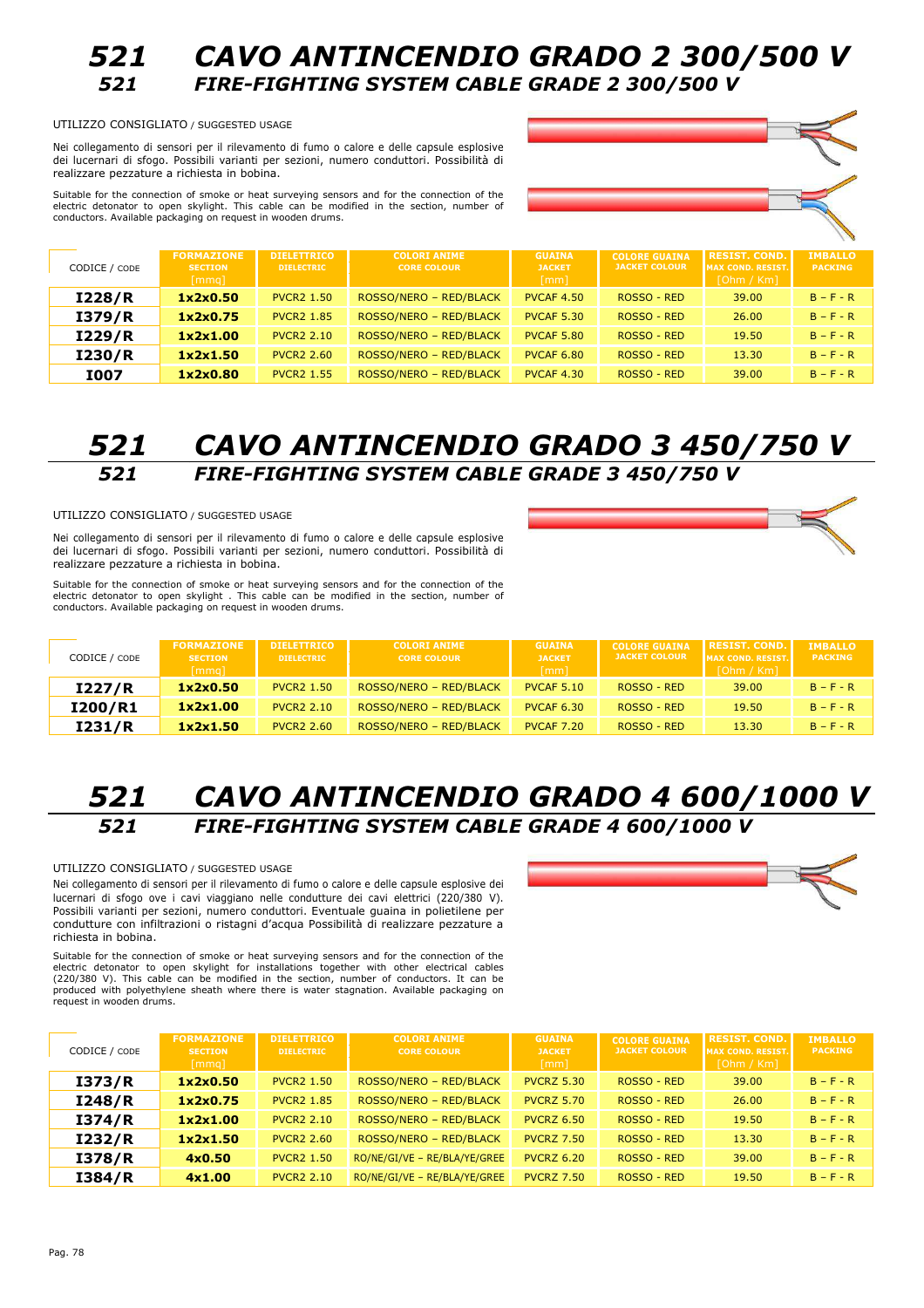

*521 CAVO ANTINCENDIO GRADO 4 600/1000 V 521 FIRE-FIGHTING SYSTEM CABLE GRADE 4 600/1000 V*

UTILIZZO CONSIGLIATO / SUGGESTED USAGE

Nei collegamento di sensori per il rilevamento di fumo o calore e delle capsule esplosive dei lucernari di sfogo ove i cavi viaggiano nelle condutture dei cavi elettrici (220/380 V). Possibili varianti per sezioni, numero conduttori. Possibilità di realizzare pezzature a richiesta in bobina.

Suitable for the connection of smoke or heat surveying sensors and for the connection of the electric detonator to open skylight for installations together with other electrical cables (220/380 V). This cable can be modified in the section, numbers of conductor. Available packaging on request in wooden drum.

| CODICE / CODE | <b>FORMAZIONE</b><br><b>SECTION</b><br>[mmq] | <b>DIELETTRICO</b><br><b>DIELECTRIC</b> | <b>COLORI ANIME</b><br><b>CORE COLOUR</b> | <b>GUAINA</b><br><b>JACKET</b><br>$\lceil mm \rceil$ | <b>COLORE GUAINA RESIST. COND.</b> | JACKET COLOUR MAX COND. RESIST.<br>[Ohm / Km] | <b>IMBALLO</b><br><b>PACKING</b> |
|---------------|----------------------------------------------|-----------------------------------------|-------------------------------------------|------------------------------------------------------|------------------------------------|-----------------------------------------------|----------------------------------|
| <b>I245</b>   | $2x1.00 + 2x0.50$                            | PVCR2 2.10/1.65                         | RO-NE/BI-RO - RE-BLA/WH-RE                | <b>PVCRZ 8.40</b>                                    | <b>BLU - BLUE</b>                  | 19.50/39.00                                   | $B - F - R$                      |
| <b>I017</b>   | 1x2x0.80                                     | <b>PVCR2 1.55</b>                       | ROSSO/BLU - RED/BLUE                      | <b>PVCRZ 5.20</b>                                    | <b>BLU - BLUE</b>                  | 39.00                                         | $B - F - R$                      |
| <b>I396</b>   | 2x2x0.80                                     | <b>PVCR2 1.55</b>                       | BI-RO/GI-VE - WH-RE/YE-GREE               | <b>PVCRZ 7.20</b>                                    | <b>BLU - BLUE</b>                  | 39.00                                         | $B - F - R$                      |
| Z0049         | 2x2x0.50                                     | <b>PVCR2 1.65</b>                       | RO-NE/GI-BI - RE-BLA/YE-WH                | <b>PVCRZ 7.20</b>                                    | <b>BLU - BLUE</b>                  | 39.00                                         | <b>B</b>                         |

# *522 CAVO RESISTENTE AL FUOCO 522 FIRE RESISTANT CABLE*

UTILIZZO CONSIGLIATO / SUGGESTED USAGE

Nei collegamento di sensori per il rilevamento di fumo o calore e delle capsule esplosive dei lucernari di sfogo. Possibili varianti per sezioni, numero conduttori. Possibilità di realizzare pezzature a richiesta in bobina.

Realizzato con materiali e tecnologie costruttive che lo rendono a norme CEI 20-36, CEI 20-37, CEI 20-45, CEI 20-22 IIº. Il cavo sottoposto alla fiamma garantisce la propria funzionalità per almeno 3 ore.

Suitable for the connection of smoke or heat surveying sensors and for the connection of the electric detonator to open skylight. This cable can be modified in the section, number of conductors. Available packaging on request in wooden drum. Produced with materials and technologies according to the standard CEI 20-36, CEI 20-37, CEI

20-45, CEI 20-22 IIº.

The cable in presence of fire can maintain its operating characteristics for at least 3 hours.

| CODICE / CODE  | <b>FORMAZIONE</b><br><b>SECTION</b><br>l mma l | <b>IDIELETTRICO</b><br><b>DIELECTRIC</b> | <b>COLORI ANIME</b><br><b>CORE COLOUR</b> | <b>GUATNA</b><br><b>JACKET</b><br>\[mm] |                   | <b>COLORE GUATNA I RESIST. COND. I IMBALLO</b><br>JACKET COLOUR MAX COND. RESIST.<br>$\sqrt{\text{fOhm}/\text{Km}}$ | <b>PACKING</b> |
|----------------|------------------------------------------------|------------------------------------------|-------------------------------------------|-----------------------------------------|-------------------|---------------------------------------------------------------------------------------------------------------------|----------------|
| <b>E150FG2</b> | 2x1.50                                         |                                          | GOMMA G10 2.70 BLU/MARRONE - BLUE/BROWN   | M <sub>1</sub> 12.30                    | <b>BLU - BLUE</b> | 13.30                                                                                                               | $F - R$        |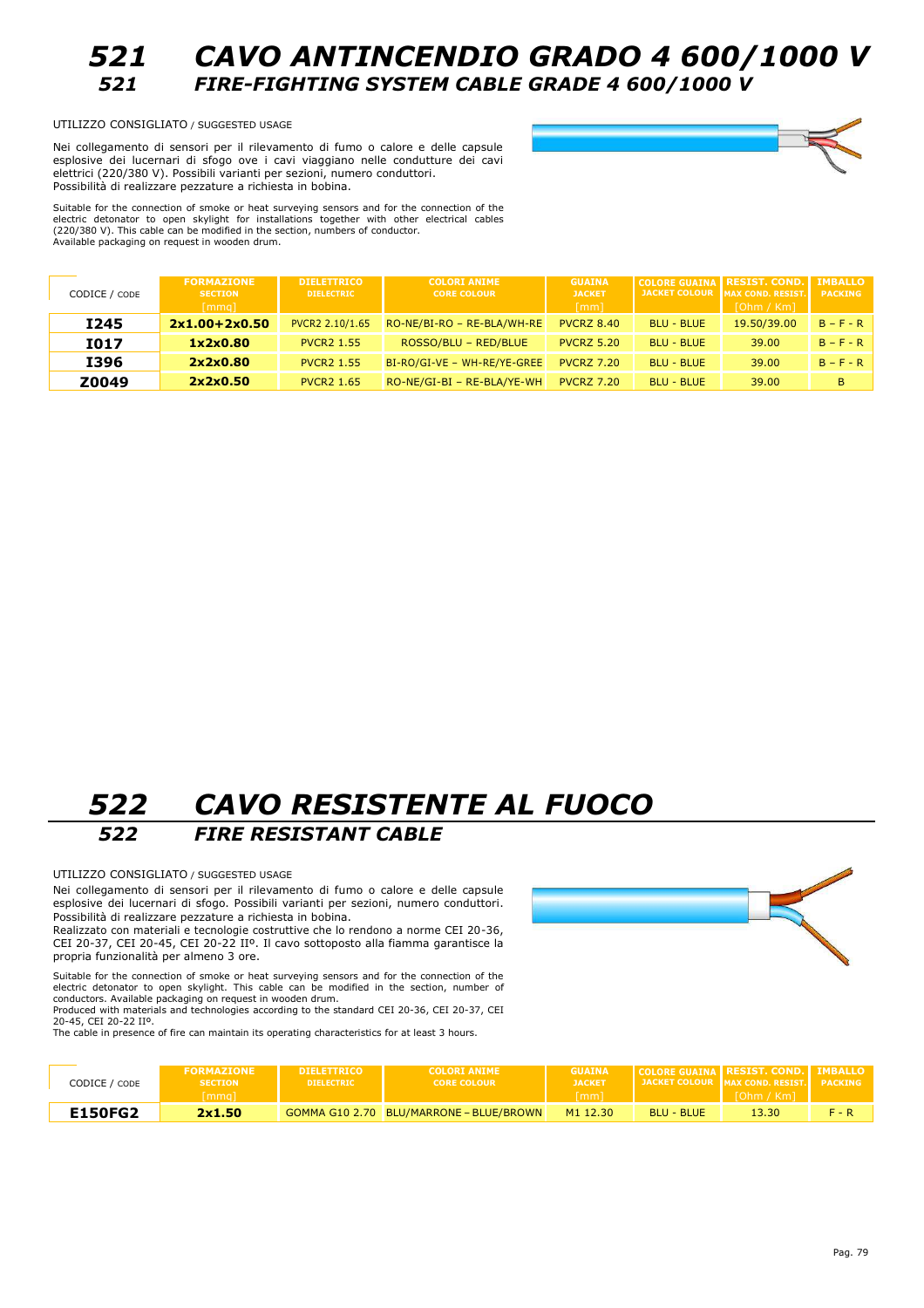

## *522 CAVO RESISTENTE AL FUOCO 522 FIRE RESISTANT CABLE*

#### UTILIZZO CONSIGLIATO / SUGGESTED USAGE

Cavi multipolari twistati con conduttori rigidi o flessibili resistenti al fuoco secondo normativa EN 50200 non propagante la fiamma, a bassa emissione di fumi e zero alogeni. Conforme alla normativa UNI 9795/2010 riguardante la progettazione dei sistemi fissi di rilevazione e segnalazione allarme d'incendio. I cavi K-FIRE BS 6387 sono stati progettati per essere utilizzati nei sistemi di sicurezza (emergenza, sistemi di allarme) nel caso di installazioni in ambienti aperti al pubblico (cinema, ospedali), in tunnel e nelle industrie. Il cavo I502 disponibile anche in versione senza schermatura.

Multicore solid or flex conductors twisted pair fire resistant cables: (according to EN 50200) and flame retardant, low smoke and halogen free. They are also conforming to the standard UNI 9795/2010 concerning the design of fire detecting and fire alarm systems. K-FIRE BS 6387 cables are designed to be used in safety systems (emergency lights, warning systems) in all premises open to the public (cinemas, hospitals), tunnels, industries. The cable I502 available also without shielding.



| CODICE / CODE   | <b>FORMAZIONE</b><br><b>SECTION</b><br>$\lceil$ mmq $\rceil$ | <b>DIELETTRICO</b><br><b>DIELECTRIC</b> | <b>COLORI ANIME</b><br><b>CORE COLOUR</b> | <b>GUAINA</b><br><b>JACKET</b><br>$\lceil mm \rceil$ | <b>COLORE GUAINA</b><br><b>JACKET COLOUR</b> | <b>RESIST. COND</b><br><b>MAX COND. RESIST.</b><br>[Ohm / Km] | <b>IMBALLO</b><br><b>PACKING</b> |
|-----------------|--------------------------------------------------------------|-----------------------------------------|-------------------------------------------|------------------------------------------------------|----------------------------------------------|---------------------------------------------------------------|----------------------------------|
| <b>I502</b>     | 1x2x0.75                                                     | G4 2.40                                 | BLU/MARRONE - BLUE/BROWN                  | M1 5.90                                              | ROSSO - RED                                  | 24.50                                                         | $F - R$                          |
| <b>I502NS</b>   | 1x2x0.75                                                     | G4 2.40                                 | BLU/MARRONE - BLUE/BROWN                  | M1 5.90                                              | ROSSO - RED                                  | 24.50                                                         | $F - R$                          |
| <b>I503</b>     | 1x2x1.00                                                     | G4 2.50                                 | BLU/MARRONE - BLUE/BROWN                  | M1 6.30                                              | ROSSO - RED                                  | 18.10                                                         | $F - R$                          |
| <b>I504</b>     | 1x2x1.50                                                     | G4 2.95                                 | BLU/MARRONE - BLUE/BROWN                  | M1 7.20                                              | ROSSO - RED                                  | 12.10                                                         | $F - R$                          |
| <b>I505</b>     | 1x2x2.50                                                     | G4 3.55                                 | BLU/MARRONE - BLUE/BROWN                  | M1 9.50                                              | ROSSO - RED                                  | 7.40                                                          | $F - R$                          |
| <b>I506</b>     | 2x2x0.80                                                     | G4 2.20                                 | BLU/MARRONE - BLUE/BROWN                  | M1 9.20                                              | ROSSO - RED                                  | 39.00                                                         | $F - R$                          |
| <b>I503FLEX</b> | 1x2x1.00                                                     | G4 2.50                                 | BLU/MARRONE - BLUE/BROWN                  | M1 7.10                                              | ROSSO - RED                                  | 18.10                                                         | $F - R$                          |
| <b>I504FLEX</b> | 1x2x1.50                                                     | G4 2.95                                 | BLU/MARRONE - BLUE/BROWN                  | M18.10                                               | ROSSO - RED                                  | 12.10                                                         | $F - R$                          |

#### **COSTRUZIONE CAVO / CABLE CONSTRUCTION**

- 1) **Conduttori Rigidi:** in rame rosso rigido Oxygen Free in accordo alla CEI 20-29 Classe 1 e DIN-VDE 0295 K1 Solid Oxygen Free bare conductors according to CEI 20-29 Class 1 and DIN-VDE 0295 K1 Conduttori Flex: in trefolo di rame rosso Oxygen Free in accordo alla CEI 20-29 Classe 5 e DIN-VDE 0295 K5 Stranded Oxygen Free bare conductors according to CEI 20-29 Class 5 and DIN-VDE 0295 K5 2) Isolamento in mescola speciale di elastomero siliconico. Colori interni secondo VDE 0293
- Special silicon elastomeric insulation compound. Colour code as per VDE 0293
- 3) Conduttore di drenaggio in rame stagnato Tinned copper drain wire protective conductor which provides automatic shield grounding 4) Schermo in lamina di alluminio
- Laminated aluminum tape shield
- 5) Guaina in speciale mescola di poliolefina halogen free, colore rosso Special halogen free polyolefin outer sheath red or white colour

#### **DATI TECNICI / TECHNICAL DATA**

| .4000 V |
|---------|
|         |
|         |

#### **TESTS E CONTROLLI** / **MANUFACTURING'S CONTROL**

Test e Controlli secondo il Nostro Sistema di Qualità certificato ISO 9001-2000 CSQ-IMQ (EQ-NET) Test and Control according to our Quality System certificate ISO 9001-2000 CSQ-IMQ (EQ-NET)

#### **NORME / NORMS**

- Resistente al Fuoco secondo EN 50200, IEC 60331 (CEI 20-36) e BS 6387 Categoria CWZ Fire resistant according to EN 50200, IEC 60331 (CEI 20-36) and BS 6387 Category CWZ
- Non propagante la fiamma secondo la IEC 60332 Parti 2 & 1 Fire retardant according to IEC 60332 Part 2 & 1
- Bassa emissione di fumi: IEC 61034, EN 50268, BS 7629-1 Low Smoke emission: IEC 61034, EN 50268, BS 7629-1
- Halogen Free: IEC 60754, EN 50267
- Halogen Free: IEC 60754, EN 50267
- Il cavo è conforme alla Direttiva sulla Bassa Tensione (LVD) 2006/95/EC CE The cable is conforming to Low Voltage Directive (LVD) 2006/95/EC CE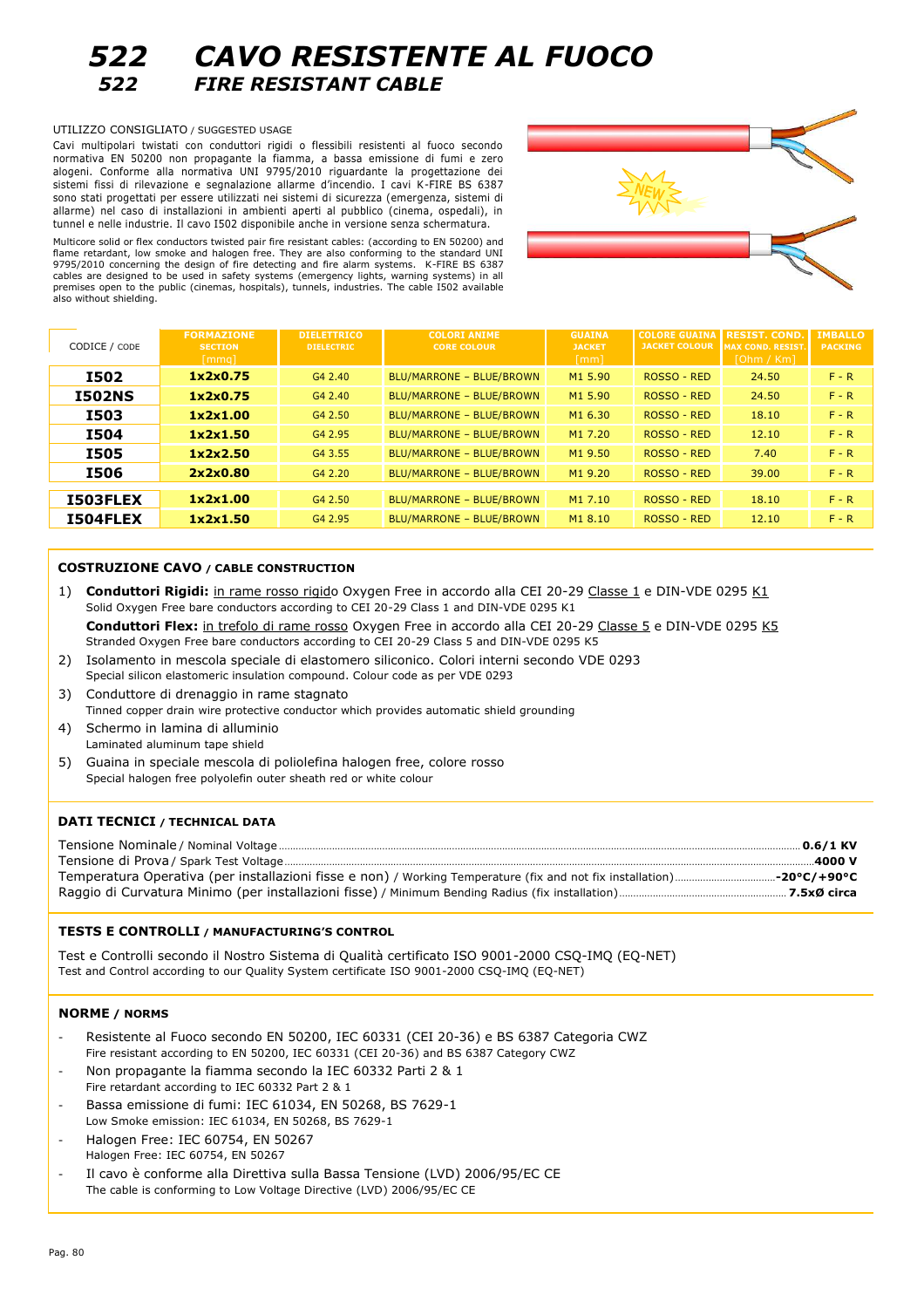| SUGGESTED USAGE  |                 |              | Suitable for video connection where the cable is installed together with other electrical cables with voltage of 220/380 V. |                                                              |                     |                                          |                               |                             |                |  |  |  |
|------------------|-----------------|--------------|-----------------------------------------------------------------------------------------------------------------------------|--------------------------------------------------------------|---------------------|------------------------------------------|-------------------------------|-----------------------------|----------------|--|--|--|
|                  |                 |              |                                                                                                                             | <b>IMPEDENZA CAPACITA' VEL. PROP. CONDUTTORE DIELETTRICO</b> | SCHERM.             | <b>GUAINA</b>                            | <b>COLORE</b>                 | <b>IMIN. RAGGIO CURV.I.</b> | <b>IMBALLO</b> |  |  |  |
| <b>IMPEDANCE</b> | <b>CAPACITY</b> | VEL. PROP.   | <b>INNER COND.</b>                                                                                                          | <b>INSULATION</b>                                            | <b>SHIELD</b>       | <b>JACKET</b>                            | <b>COLOUR</b>                 | <b>MIN. BENDING RADIUS</b>  | <b>PACKING</b> |  |  |  |
| [Ohm]            | [DF/m]          | $\sqrt{961}$ | [mm]                                                                                                                        | [mm]                                                         | $\lceil 9/6 \rceil$ | [mm]                                     |                               | [mm]                        |                |  |  |  |
| 75±3             | 67              | 66           | CW 1x0.58                                                                                                                   | PE 3.70±0.10                                                 | <b>CU 68</b>        | <b>PVC/PVCRZ</b><br>$6.00/7.10 \pm 0.10$ | NERO/BLU<br><b>BLACK/BLUE</b> | 80                          | $B - F - R$    |  |  |  |

UTILIZZO CONSIGLIATO Collegamenti video ove il cavo deve passare in canalette con cavi elettrici percorsi da tensioni di 220/380 V.

# **I046 RG 59 B/U MIL C 0.6/1KV D.G.**

CODICE / CODE

| <b>PEDANCE</b><br>Ohm <sub>1</sub> | <b>CAPACITY</b><br>[DF/m] | VEL. PROP.<br>$\lceil 9/6 \rceil$ | <b>INNER COND.</b><br>[mm] | <b>INSULATION</b><br>[mm] | <b>SHIELD</b><br>[%] | <b>JACKET</b><br>[mm]          | <b>COLOUR</b>                       | <b>MIN. BENDING RADIUS</b><br>[mm] | <b>PACKIN</b> |
|------------------------------------|---------------------------|-----------------------------------|----------------------------|---------------------------|----------------------|--------------------------------|-------------------------------------|------------------------------------|---------------|
| 75±3                               | 67                        | 66                                | CW 1x0.58                  | PE 3.70±0.10              | <b>CU 96</b>         | PE/PVC<br>$5.80/6.80 \pm 0.20$ | <b>TRASP./NERO</b><br>TRANSP./BLACK | 80                                 | $F - R$       |
| NICE / CODE                        |                           | SIGLA / DESCRIPTION               |                            |                           |                      |                                |                                     |                                    |               |

| UTILIZZO CONSIGLIATO | Adatto per passaggi in cunicoli sotto il livello di terra con possibili infiltrazioni d'acqua. |                     |                                                                      |                                                                                  |               |               |               |                          |                |
|----------------------|------------------------------------------------------------------------------------------------|---------------------|----------------------------------------------------------------------|----------------------------------------------------------------------------------|---------------|---------------|---------------|--------------------------|----------------|
| SUGGESTED USAGE      |                                                                                                |                     | Suitable for underground installation and in water stagnation areas. |                                                                                  |               |               |               |                          |                |
|                      |                                                                                                |                     |                                                                      | <b>IMPEDENZA   CAPACITA'   VEL. PROP.   CONDUTTORE   DIELETTRICO   SCHERM.  </b> |               | <b>GUAINA</b> | <b>COLORE</b> | <b>MIN. RAGGIO CURV.</b> | <b>IMBALLO</b> |
| <b>IMPEDANCE</b>     | <b>CAPACITY</b>                                                                                | VEL. PROP.          | <b>INNER COND.</b>                                                   | <b>INSULATION</b>                                                                | <b>SHIELD</b> | <b>JACKET</b> | <b>COLOUR</b> | MIN. BENDING RADIUS      | <b>PACKING</b> |
| [Ohm]                | [DF/m]                                                                                         | $\lceil 9/6 \rceil$ | [mm]                                                                 | [mm]                                                                             | I %1'         | [mm]          |               | [mm]                     |                |

CODICE / CODE SIGLA / DESCRIPTION

**I048 RG 59 B/U MIL C PE**

CODICE / CODE SIGLA / DESCRIPTION **I208 RG 59 B/U MIL M17/029 PE**

SUGGESTED USAGE Suitable for underground installation and in water stagnation areas.

75±3 | 67 | 66 | CW 1x0.58 |PE 3.70±0.10 | CU 68 | PE 6.15±0.20 | NERO / BLACK | 80 | F - R

|                                    | Use this cable where a LSZH sheath is required.<br>SUGGESTED USAGE |                   |                      |                               |                     |                        |                      |                             |                |
|------------------------------------|--------------------------------------------------------------------|-------------------|----------------------|-------------------------------|---------------------|------------------------|----------------------|-----------------------------|----------------|
| IMPEDENZA   CAPACITA'   VEL. PROP. |                                                                    |                   |                      | <b>CONDUTTORE DIELETTRICO</b> | SCHERM.             | <b>GUAINA</b>          | <b>COLORE</b>        | <b>IMIN. RAGGIO CURV. I</b> | <b>IMBALLO</b> |
| <b>IMPEDANCE</b>                   | <b>CAPACITY</b>                                                    | <b>VEL. PROP.</b> | <b>INNER COND.</b>   | <b>INSULATION</b>             | <b>SHIELD</b>       | <b>JACKET</b>          | <b>COLOUR</b>        | <b>MIN. BENDING RADIUS</b>  | <b>PACKING</b> |
| \[Ohm] <sup>\</sup>                | [DF/m]                                                             | ا⊺%]ا             | $\lceil$ mm $\rceil$ | [mm]                          | $\lceil 9/6 \rceil$ | $\lceil mm \rceil$     |                      | [mm]                        |                |
| 75±3                               | 67                                                                 | 66                | CW 1x0.58            | $PE 3.70 \pm 0.10$            | <b>CU 80</b>        | $LSZH$ 6.15 $\pm$ 0.10 | <b>GRIGIO - GREY</b> | 60                          | F - R          |

**IMPEDENZA CAPACITA' VEL. PROP. CONDUTTORE DIELETTRICO SCHERM. GUAINA COLORE MIN. RAGGIO CURV. IMBALLO IMPEDANCE CAPACITY VEL. PROP. INNER COND. INSULATION SHIELD JACKET COLOUR MIN. BENDING RADIUS PACKING**

UTILIZZO CONSIGLIATO Indicato ove venga richiesto un cavo con guaina LSZH.

UTILIZZO CONSIGLIATO Adatto per passaggi in cunicoli sotto il livello di terra con possibili infiltrazioni d'acqua.

# **I317 RG 59 B/U MIL C LSZH**

CODICE / CODE SIGLA / DESCRIPTION

|                      |                                                      |                    |                                                      | <b>IMPEDENZA   CAPACITA'   VEL. PROP.   CONDUTTORE   DIELETTRICO   SCHERM.</b> |               | <b>GUAINA</b>       | <b>COLORE</b> | <b>LIMIN. RAGGIO CURV. I IMBALLO</b> |                |
|----------------------|------------------------------------------------------|--------------------|------------------------------------------------------|--------------------------------------------------------------------------------|---------------|---------------------|---------------|--------------------------------------|----------------|
| <b>IMPEDANCE</b>     | <b>CAPACITY</b>                                      |                    | $\blacksquare$ VEL. PROP. $\blacksquare$ INNER COND. | <b>INSULATION</b>                                                              | <b>SHIELD</b> | <b>JACKET</b>       | <b>COLOUR</b> | MIN. BENDING RADIUS I                | <b>PACKING</b> |
| $\sqrt{O}$ hm $\sim$ | $\sqrt{ \phantom{a} }$ [pF/m] $\sqrt{ \phantom{a} }$ | $\lceil 96 \rceil$ | $\lceil mm \rceil$                                   | [mm]                                                                           | [%]           | [mm]                |               | $\lceil mm \rceil$                   |                |
| $75 + 3$             | 67                                                   | 66                 | CW 1x0.58                                            | PE 3.70±0.10                                                                   | <b>CU 80</b>  | PVCAF $6.15\pm0.10$ | BLU - BLUE    | 60                                   | $F - R$        |

UTILIZZO CONSIGLIATO Indicato ove venga richiesto un cavo con guaina antifiamma. SUGGESTED USAGE Use this cable where a flame-retardant sheath is required.

## **I318 RG 59 B/U MIL C AF**

CODICE / CODE SIGLA / DESCRIPTION

UTILIZZO CONSIGLIATO Trasmissione di segnali video in presenza di forti interferenze elettromagnetiche.

SUGGESTED USAGE Transmissions of video signals in presence of strong electromagnetic interferences.

**I022 RG 59 B/U AF DOPPIA SCH.**









|                        | IMPEDENZA   CAPACITA'   VEL. PROP.   CONDUTTORE   DIELETTRICO     SCHERM. |        |                    | <b>GUAINA</b> | <b>COLORE</b> | <b>IMIN. RAGGIO CURV. I IMBALLO</b> |                |
|------------------------|---------------------------------------------------------------------------|--------|--------------------|---------------|---------------|-------------------------------------|----------------|
|                        | TMPEDANCE CAPACITY VEL. PROP. TINNER COND. TINSULATION THISHIELD          |        |                    | <b>JACKET</b> | <b>COLOUR</b> | <b>MIN. BENDING RADIUS</b>          | <b>PACKING</b> |
| [Ohm]   [pF / m]   [%] | l[mm] '                                                                   | (mm] ' | $\lceil 96 \rceil$ | [mm]          |               | $\lceil mm \rceil$                  |                |

| <b>IMPEDANCE</b> |                                                                                                                    | <b>CAPACITY   VEL. PROP.</b> | <b>INNER COND.</b> | <b>INSULATION</b> | <b>SHIELD</b> | <b>JACKET</b>                                     | <b>COLOUR</b>     | <b>MIN. BENDING RADIUS</b> | <b>PACKING</b> |
|------------------|--------------------------------------------------------------------------------------------------------------------|------------------------------|--------------------|-------------------|---------------|---------------------------------------------------|-------------------|----------------------------|----------------|
|                  | $\lceil$ [Ohm] $\lceil$ $\lceil$ $\rfloor$ $\lceil$ $\lceil$ $\rceil$ $\lceil$ $\rceil$ $\rceil$ $\rceil$ $\rceil$ | $\lceil 96 \rceil$           | [mm]               | fmm <sub>1</sub>  | [%]           | [mm]                                              |                   | Imm                        |                |
| 75±3             |                                                                                                                    | 66                           | CW 1x0.58          |                   |               | PE $3.60\pm0.10$ CU 95+ST 95 PVCAF 6.15 $\pm0.20$ | <b>BLU - BLUE</b> | 60                         |                |
|                  |                                                                                                                    |                              |                    |                   |               |                                                   |                   |                            |                |

*531 CAVO PER VIDEOCONTROLLO ± COAX RG 531 VIDEOCONTROL CABLE ± COAX RG*

CODICE / CODE SIGLA / DESCRIPTION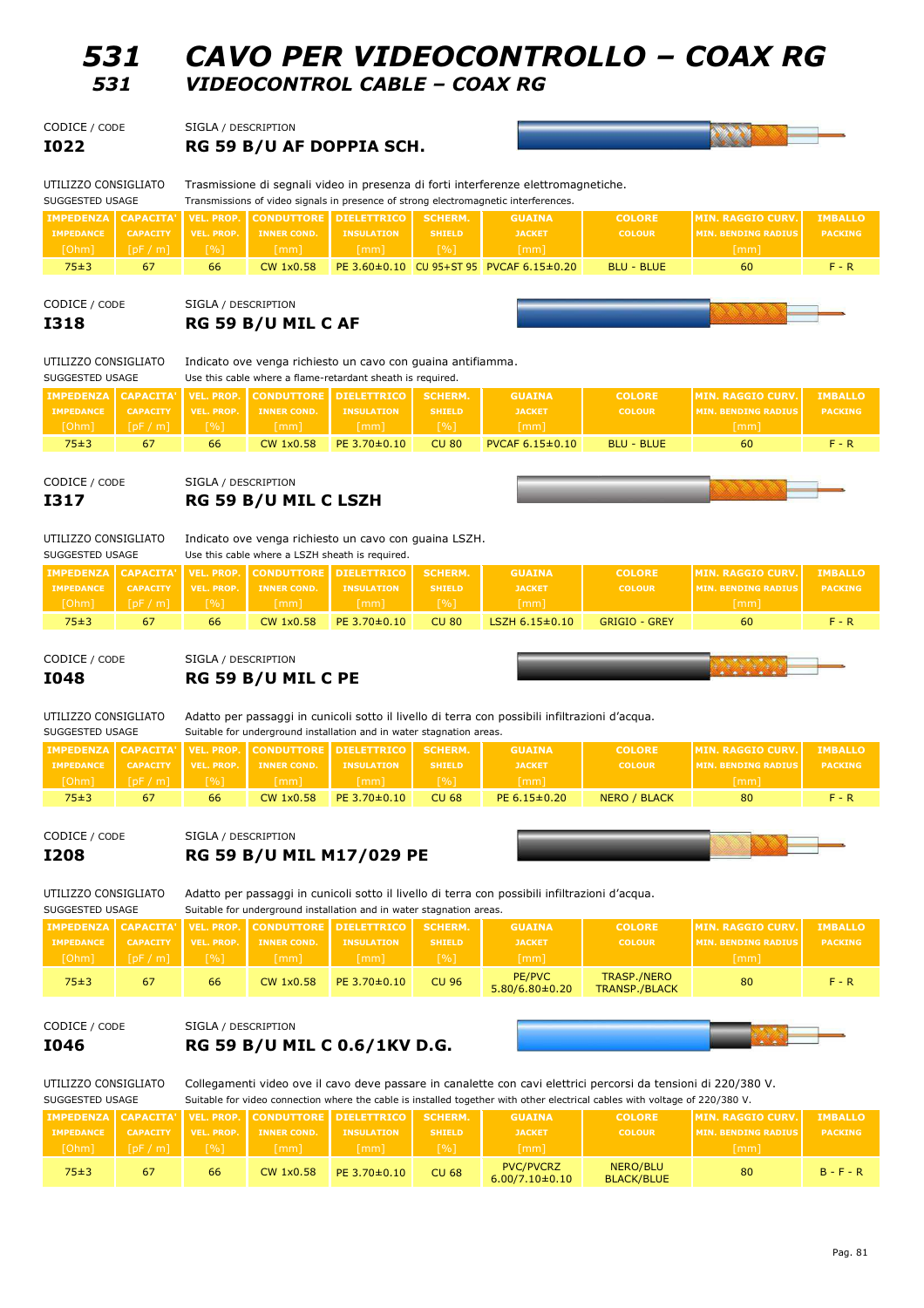## *531 CAVO PER VIDEOCONTROLLO ± COAX RG 531 VIDEOCONTROL CABLE ± COAX RG*

| I236          | RG 59 B/U MIL M17/029 0.6/1KV D.G. |
|---------------|------------------------------------|
| CODICE / CODE | SIGLA / DESCRIPTION                |



UTILIZZO CONSIGLIATO Collegamenti video ove il cavo deve passare in canalette con cavi elettrici percorsi da tensioni di 220/380 V. SUGGESTED USAGE Suitable for video connection where the cable is installed together with other electrical cables with voltage of 220/380 V.

| <b>IMPEDANCE</b><br>[Ohm] | <b>CAPACITY</b><br>[pF/m] | <b>VEL. PROP.</b><br>[%] | <b>IMPEDENZA   CAPACITA'   VEL. PROP.   CONDUTTORE   DIELETTRICO  </b><br><b>INNER COND.</b><br>(mm]' | <b>INSULATION</b><br>[mm] | SCHERM.<br><b>SHIELD</b><br>[%] | <b>GUAINA</b><br><b>JACKET</b><br>$\lceil mm \rceil$ | <b>COLORE</b><br><b>COLOUR</b> | <b>IMIN. RAGGIO CURV.</b><br><b>IMIN. BENDING RADIUS</b><br>[mm] | <b>IMBALLO</b><br><b>PACKING</b> |
|---------------------------|---------------------------|--------------------------|-------------------------------------------------------------------------------------------------------|---------------------------|---------------------------------|------------------------------------------------------|--------------------------------|------------------------------------------------------------------|----------------------------------|
| 75±3                      | 67                        | 66                       | <b>CW 1x0.58</b>                                                                                      | $PE 3.70 \pm 0.10$        | <b>CU 95</b>                    | <b>PVC/PVCRZ</b><br>$6.15/7.40 \pm 0.10$             | NERO/BLU<br><b>BLACK/BLUE</b>  | 80                                                               | $B - F - R$                      |

### CODICE / CODE SIGLA / DESCRIPTION **I051 RG 11/U MIL C PE**



UTILIZZO CONSIGLIATO Adatto per passaggi in cunicoli sotto il livello di terra con possibili infiltrazioni d'acqua.

| SUGGESTED USAGE  |                 | Suitable for underground installation and in water stagnation areas. |                    |                                                                                 |                             |                     |               |                            |                |  |
|------------------|-----------------|----------------------------------------------------------------------|--------------------|---------------------------------------------------------------------------------|-----------------------------|---------------------|---------------|----------------------------|----------------|--|
|                  |                 |                                                                      |                    | I IMPEDENZA I CAPACITA' I VEL. PROP. I CONDUTTORE I DIELETTRICO I   SCHERM.   I |                             | <b>GUAINA</b>       | <b>COLORE</b> | <b>IMIN. RAGGIO CURV.</b>  | <b>IMBALLO</b> |  |
| <b>IMPEDANCE</b> | <b>CAPACITY</b> | VEL. PROP.                                                           | <b>INNER COND.</b> | <b>INSULATION</b>                                                               | <b>SHIELD</b>               | <b>JACKET</b>       | <b>COLOUR</b> | <b>MIN. BENDING RADIUS</b> | <b>PACKING</b> |  |
| [Ohm]            | [DF/m]          | I %1'                                                                | [mm]               | [mm]                                                                            | $\lceil \frac{9}{6} \rceil$ | [mm]                |               | $\lceil$ mm $\rceil$       |                |  |
| 75±3             | 67              | 66                                                                   | ST 7x0.40          | $PE$ 7.20 $\pm$ 0.20                                                            | <b>CU 83</b>                | $PE 10.30 \pm 0.30$ | NERO/BLACK    | 120                        | F - R          |  |

CODICE / CODE SIGLA / DESCRIPTION **I109 RG 11/U MIL M17/006 PE/PVC**



UTILIZZO CONSIGLIATO Collegamenti video ove il cavo deve passare in cunicoli con cavi elettrici percorsi da tensioni di 220/380 V e con infiltrazioni d'acqua.

| SUGGESTED USAGE  |                 |                     |                    |                                                               |                     |                                   |                                   | Suitable for video connection where the cable is installed together with other electrical cables with voltage of 220/380 V and in water stagnation areas. |                |
|------------------|-----------------|---------------------|--------------------|---------------------------------------------------------------|---------------------|-----------------------------------|-----------------------------------|-----------------------------------------------------------------------------------------------------------------------------------------------------------|----------------|
|                  |                 |                     |                    | IMPEDENZA   CAPACITA'   VEL. PROP.   CONDUTTORE   DIELETTRICO | SCHERM.             | <b>GUAINA</b>                     | <b>COLORE</b>                     | <b>IMIN. RAGGIO CURV.</b>                                                                                                                                 | <b>IMBALLO</b> |
| <b>IMPEDANCE</b> | <b>CAPACITY</b> | VEL. PROP.          | <b>INNER COND.</b> | <b>INSULATION</b>                                             | <b>SHIELD</b>       | <b>JACKET</b>                     | <b>COLOUR</b>                     | <b>MIN. BENDING RADIUS</b>                                                                                                                                | <b>PACKING</b> |
| [Ohm]            | [DF/m]          | $\lceil 9/6 \rceil$ | $\lceil mm \rceil$ | / [mm]                                                        | $\lceil 9/6 \rceil$ | [mm]                              |                                   | [mm]                                                                                                                                                      |                |
| 75±3             | 67              | 66                  | ST 7x0.40          | $PE$ 7.20 $\pm$ 0.20                                          | <b>CU 90</b>        | PE/PVCRZ<br>$9.40/10.50 \pm 0.30$ | <b>TRASP./BLU</b><br>TRANSP./BLUE | 130                                                                                                                                                       | $F - R$        |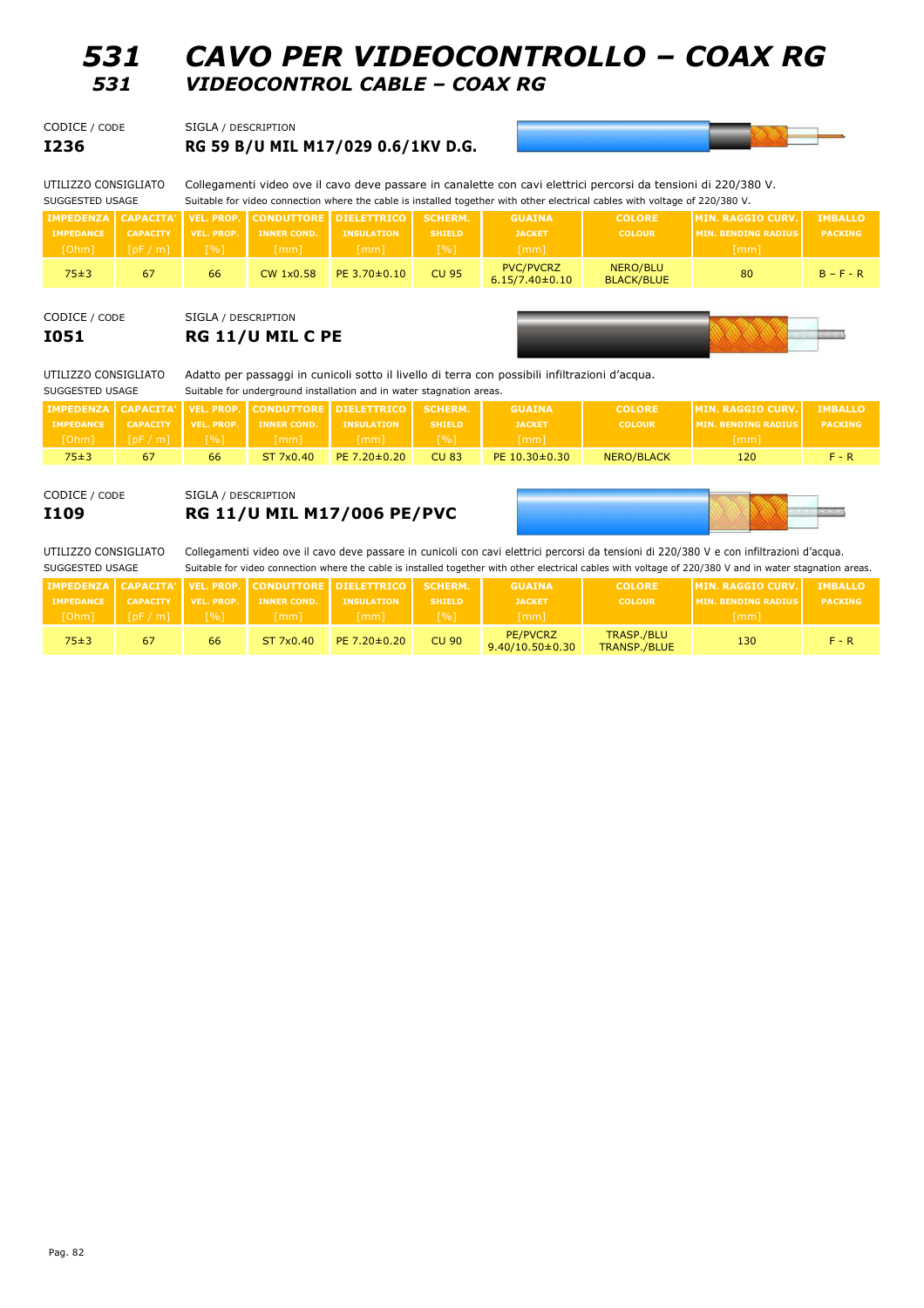## *531 CAVO PER VIDEOCONTROLLO ± MINI COAX 531 VIDEOCONTROL CABLE ± MINI COAX*

the control of the control of

| CODICE / CODE | SIGLA / DESCRIPTION         |
|---------------|-----------------------------|
| I166          | <b>MINIFLEX 75 OHM 2.80</b> |

| UTILIZZO CONSIGLIATO |                 |                                              |                    | Trasmissioni di segnali video in spazi ristretti.                      |               |                        |                      |                            |                 |
|----------------------|-----------------|----------------------------------------------|--------------------|------------------------------------------------------------------------|---------------|------------------------|----------------------|----------------------------|-----------------|
| SUGGESTED USAGE      |                 | Video signals transmission in narrow spaces. |                    |                                                                        |               |                        |                      |                            |                 |
|                      |                 |                                              |                    | <b>IMPEDENZA   CAPACITA'   VEL. PROP.   CONDUTTORE   DIELETTRICO  </b> | SCHERM.       | <b>GUAINA</b>          | <b>COLORE</b>        | <b>IMIN. RAGGIO CURV.</b>  | <b>IMBALLO</b>  |
| <b>IMPEDANCE</b>     | <b>CAPACITY</b> | VEL. PROP.                                   | <b>INNER COND.</b> | <b>INSULATION</b>                                                      | <b>SHIELD</b> | <b>JACKET</b>          | <b>COLOUR</b>        | <b>MIN. BENDING RADIUS</b> | <b>PACKING</b>  |
| [Ohm]                | [DF/m]          | [%]                                          | [mm]               | [mm]                                                                   | [%]'          | [mm]                   |                      | [mm]                       |                 |
| 75±3                 | 67              | 80                                           | ST 18x0.10         | PEE 1.50±0.05                                                          | ST 90         | <b>PVCAF 2.80±0.10</b> | <b>GRIGIO - GREY</b> | 20                         | $A - B - F - R$ |

CODICE / CODE SIGLA / DESCRIPTION

## **I166/N-BI-R-BL-V MINIFLEX 75 OHM 2.80**



UTILIZZO CONSIGLIATO Trasmissioni di segnali video in spazi ristretti.

SUGGESTED USAGE Video signals transmission in narrow spaces.

| <b>IMPEDENZA   CAPACITA'   VEL. PROP.  </b> |                 |                   |                    | <b>I CONDUTTORE I DIELETTRICO I</b> | SCHERM.       | <b>GUAINA</b>        | <b>COLORE</b>                                          | <b>IMTN. RAGGTO CURV.</b>   | <b>IMBALLO</b>  |
|---------------------------------------------|-----------------|-------------------|--------------------|-------------------------------------|---------------|----------------------|--------------------------------------------------------|-----------------------------|-----------------|
| <b>IMPEDANCE</b>                            | <b>CAPACITY</b> | <b>VEL. PROP.</b> | <b>INNER COND.</b> | <b>INSULATION</b>                   | <b>SHIELD</b> | <b>JACKET</b>        | <b>COLOUR</b>                                          | <b>IMTN. RENDTNG RADTUS</b> | <b>PACKING</b>  |
| VOhm                                        | [pF/m]          | [%]\              | $\lceil mm \rceil$ | Imm l'                              | [%]           | $\lceil$ mm $\rceil$ |                                                        | [mm]                        |                 |
| 75±3                                        | 67              | 80                | ST 18x0.10         | PEE $1.50\pm0.05$                   | ST 90         |                      | NE/BI/RO/BL/VE<br>PVCAF 2.80±0.10 BLA/WH/RED/BLU/GREEN | 20                          | $A - B - F - R$ |
|                                             |                 |                   |                    |                                     |               |                      |                                                        |                             |                 |

CODICE / CODE SIGLA / DESCRIPTION **I166PLUS MINIFLEX 75 OHM 3.40**

 $\overline{\phantom{iiiiiiiiiiiiiiiii}}$ 

UTILIZZO CONSIGLIATO Trasmissioni di segnali video in spazi ristretti; attenuazioni inferiori e maggior robustezza nelle installazioni rispetto a I166. SUGGESTED USAGE Video signals transmission in narrow spaces; lower attenuations and higher strength during installations than I166.

|                  |                      |                     |                               | IMPEDENZA CAPACITA' VEL. PROP. CONDUTTORE DIELETTRICO I SCHERM. |               | <b>GUAINA</b>         | <b>COLORE</b>        | <b>IMIN. RAGGIO CURV.</b>  | <b>IMBALLO</b>  |
|------------------|----------------------|---------------------|-------------------------------|-----------------------------------------------------------------|---------------|-----------------------|----------------------|----------------------------|-----------------|
| <b>IMPEDANCE</b> | CAPACITY VEL. PROP.  |                     | <b>INNER COND.</b> INSULATION |                                                                 | <b>SHIELD</b> | <b>JACKET</b>         | <b>COLOUR</b>        | <b>MIN. BENDING RADIUS</b> | <b>PACKING</b>  |
| [Ohm]            | $\ln$ [pF / m] $\ln$ | $\lceil 9/6 \rceil$ | [mm]                          | [mm]                                                            | [%]           | $\lceil mm \rceil$    |                      | [mm]                       |                 |
| 75±3             | 65                   | 80                  | ST 7x0.15                     | $PEE 2.00 \pm 0.05$                                             | ST 85         | $PVCAF 3.40 \pm 0.10$ | <b>GRIGIO - GREY</b> | 20                         | $A - B - F - R$ |

CODICE / CODE SIGLA / DESCRIPTION

## **I284 MINISOLID 75 OHM 2.80**

| Trasmissioni di segnali video in spazi ristretti.<br>UTILIZZO CONSIGLIATO<br>SUGGESTED USAGE<br>Video signals transmission in narrow spaces. |                 |            |                    |                                   |               |                      |                      |                            |                 |
|----------------------------------------------------------------------------------------------------------------------------------------------|-----------------|------------|--------------------|-----------------------------------|---------------|----------------------|----------------------|----------------------------|-----------------|
| <b>IMPEDENZA   CAPACITA'  </b>                                                                                                               |                 |            |                    | VEL. PROP. CONDUTTORE DIELETTRICO | SCHERM.       | <b>GUAINA</b>        | <b>COLORE</b>        | MIN. RAGGIO CURV.          | <b>IMBALLO</b>  |
| <b>IMPEDANCE</b>                                                                                                                             | <b>CAPACITY</b> | VEL. PROP. | <b>INNER COND.</b> | <b>INSULATION</b>                 | <b>SHIELD</b> | <b>JACKET</b>        | <b>COLOUR</b>        | <b>MIN. BENDING RADIUS</b> | <b>PACKING</b>  |
| [Ohm]                                                                                                                                        | [pF/m]          | [%]        | [mm]               | $\lceil mm \rceil$                | $\sqrt{20}$   | [mm]                 |                      | $\lceil mm \rceil$         |                 |
| $75 + 3$                                                                                                                                     | 67              | 66         | CU 1x0.40          | PEE $1.50\pm0.10$                 | CU 71         | $PE$ 2.80 $\pm$ 0.10 | <b>GRIGIO - GREY</b> | 30                         | $A - B - F - R$ |

## *531 CAVO PER VIDEOCONTROLLO <sup>±</sup> MINI COAX FLEX 531 VIDEOCONTROL CABLE ± MINI COAX FLEX*

| CODICE / CODE<br>Z0350<br>UTILIZZO CONSIGLIATO<br>SUGGESTED USAGE | SIGLA / DESCRIPTION<br><b>MINIFLEX 2.80+2x0.75</b><br>Collegamento di videocamere a distanza.<br>Video control connection at distance. |                   |                                               |                       |                            |                 |
|-------------------------------------------------------------------|----------------------------------------------------------------------------------------------------------------------------------------|-------------------|-----------------------------------------------|-----------------------|----------------------------|-----------------|
| <b>COASSIALE</b>                                                  | <b>ALIMENTAZIONE</b>                                                                                                                   | <b>BRANDEGGIO</b> | <b>GUAINA</b>                                 | <b>COLORE</b>         | <b>MIN. RAGGIO CURV.</b>   | <b>IMBALLO</b>  |
| <b>COAX</b>                                                       | <b>CURRENT SUPPLY</b>                                                                                                                  | <b>SWING</b>      | <b>JACKET</b>                                 | <b>COLOUR</b>         | <b>MIN. BENDING RADIUS</b> | <b>PACKING</b>  |
|                                                                   |                                                                                                                                        |                   | [mm]<br><b>PVCAF 6.50<math>\pm</math>0.10</b> | <b>BIANCO - WHITE</b> | $\lceil mm \rceil$         | $A - B - F - R$ |
| Vedere <b>I166</b> (pag. 83)                                      | 2x0,75 RO/GI - RED/YELLOW                                                                                                              |                   |                                               |                       | 85                         |                 |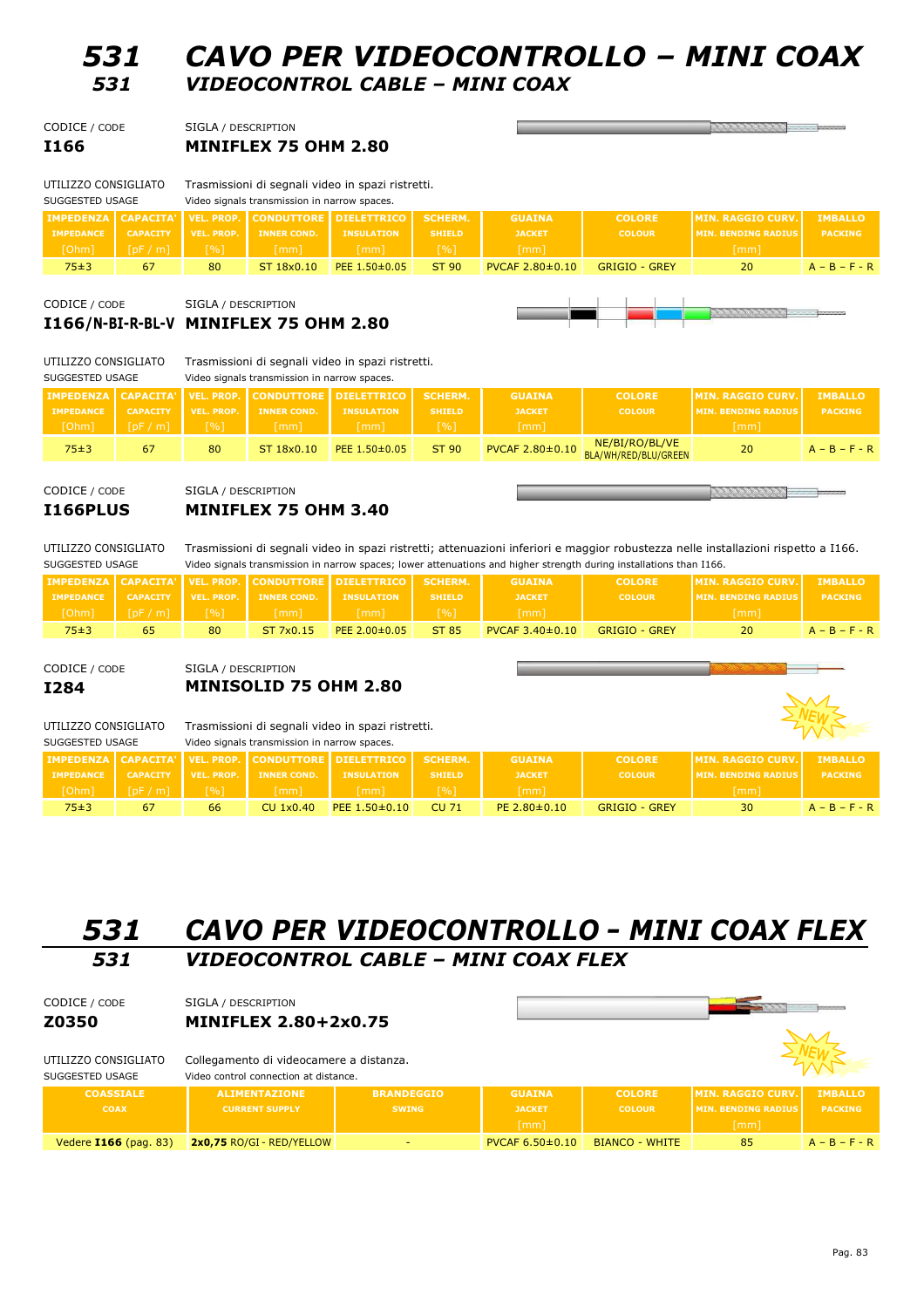| 531                                     | CAVO PER VIDEOCONTROLLO - MINI COAX FLEX                                                                                                                                                                                                                          |                                   |                                        |                                |                                                                              |                                  |
|-----------------------------------------|-------------------------------------------------------------------------------------------------------------------------------------------------------------------------------------------------------------------------------------------------------------------|-----------------------------------|----------------------------------------|--------------------------------|------------------------------------------------------------------------------|----------------------------------|
| 531                                     | VIDEOCONTROL CABLE - FLEX MINI COAX                                                                                                                                                                                                                               |                                   |                                        |                                |                                                                              |                                  |
| CODICE / CODE                           | SIGLA / DESCRIPTION                                                                                                                                                                                                                                               |                                   |                                        |                                |                                                                              |                                  |
| <b>I233</b>                             | <b>MINIFLEX 2.80+2x0.50 SCH.</b>                                                                                                                                                                                                                                  |                                   |                                        |                                |                                                                              |                                  |
| UTILIZZO CONSIGLIATO<br>SUGGESTED USAGE | Collegamento di videocamere a distanza.<br>Video control connection at distance.                                                                                                                                                                                  |                                   |                                        |                                |                                                                              |                                  |
| <b>COASSIALE</b>                        | <b>ALIMENTAZIONE</b>                                                                                                                                                                                                                                              | <b>BRANDEGGIO</b>                 | <b>GUAINA</b>                          | <b>COLORE</b>                  | <b>MIN. RAGGIO CURV.</b>                                                     | <b>IMBALLO</b>                   |
| <b>COAX</b>                             | <b>CURRENT SUPPLY</b>                                                                                                                                                                                                                                             | <b>SWING</b>                      | <b>JACKET</b><br>$\lceil mm \rceil$    | <b>COLOUR</b>                  | <b>MIN. BENDING RADIUS</b><br>[mm]                                           | <b>PACKING</b>                   |
| Vedere 1166 (pag. 83)                   | $2x0.50$ RO/NE - RE/BLA                                                                                                                                                                                                                                           |                                   | PVCAF 6.50±0.10                        | <b>BIANCO - WHITE</b>          | 80                                                                           | $A - B - F - R$                  |
| CODICE / CODE                           | SIGLA / DESCRIPTION                                                                                                                                                                                                                                               |                                   |                                        |                                |                                                                              |                                  |
| <b>I282</b>                             | <b>MINIFLEX 2.80+2x0.75 SCH.</b>                                                                                                                                                                                                                                  |                                   |                                        |                                |                                                                              |                                  |
| UTILIZZO CONSIGLIATO                    | Collegamento di videocamere a distanza.                                                                                                                                                                                                                           |                                   |                                        |                                |                                                                              |                                  |
| SUGGESTED USAGE                         | Video control connection at distance.                                                                                                                                                                                                                             |                                   |                                        |                                |                                                                              |                                  |
| <b>COASSIALE</b><br><b>COAX</b>         | <b>ALIMENTAZIONE</b><br><b>CURRENT SUPPLY</b>                                                                                                                                                                                                                     | <b>BRANDEGGIO</b><br><b>SWING</b> | <b>GUAINA</b><br><b>JACKET</b>         | <b>COLORE</b><br><b>COLOUR</b> | <b>MIN. RAGGIO CURV</b><br><b>MIN. BENDING RADIUS</b>                        | <b>IMBALLO</b><br><b>PACKING</b> |
| Vedere 1166 (pag. 83)                   | $2x0.75$ RO/NE - RE/BLA                                                                                                                                                                                                                                           |                                   | [mm]<br>PVCAF 6.60±0.10                | <b>BIANCO - WHITE</b>          | [mm]<br>80                                                                   | $A - B - F - R$                  |
|                                         |                                                                                                                                                                                                                                                                   |                                   |                                        |                                |                                                                              |                                  |
| CODICE / CODE<br>I372                   | SIGLA / DESCRIPTION<br>MINIFLEX 2.80+2x0.50+2x0.25 SCH.                                                                                                                                                                                                           |                                   |                                        |                                |                                                                              |                                  |
|                                         |                                                                                                                                                                                                                                                                   |                                   |                                        |                                |                                                                              |                                  |
| UTILIZZO CONSIGLIATO<br>SUGGESTED USAGE | Collegamento di videocamere comandate e alimentate a distanza.<br>Video cameras connection, commanded and powered at distance.                                                                                                                                    |                                   |                                        |                                |                                                                              |                                  |
| <b>COASSIALE</b><br><b>COAX</b>         | <b>ALIMENTAZIONE</b><br><b>CURRENT SUPPLY</b>                                                                                                                                                                                                                     | <b>BRANDEGGIO</b><br><b>SWING</b> | <b>GUAINA</b><br><b>JACKET</b><br>[mm] | <b>COLORE</b><br><b>COLOUR</b> | <b>MIN. RAGGIO CURV.</b><br><b>MIN. BENDING RADIUS</b><br>$\lceil mm \rceil$ | <b>IMBALLO</b><br><b>PACKING</b> |
| Vedere 1166 (pag. 83)                   | $2x0.50$ RO/NE - RE/BLA                                                                                                                                                                                                                                           | $2x0.25$ RO/BI - RE/WH            | PVCAF 6.50±0.10                        | <b>BIANCO - WHITE</b>          | 80                                                                           | $A - B - F - R$                  |
| CODICE / CODE                           | SIGLA / DESCRIPTION                                                                                                                                                                                                                                               |                                   |                                        |                                |                                                                              |                                  |
| I283                                    | MINIFLEX 2.80+2x0.75+2x0.50 SCH.                                                                                                                                                                                                                                  |                                   |                                        |                                |                                                                              |                                  |
| UTILIZZO CONSIGLIATO<br>SUGGESTED USAGE | Collegamento di videocamere comandate e alimentate a distanza.<br>Video cameras connection, commanded and powered at distance.                                                                                                                                    |                                   |                                        |                                |                                                                              |                                  |
| <b>COASSIALE</b>                        | <b>ALIMENTAZIONE</b>                                                                                                                                                                                                                                              | <b>BRANDEGGIO</b>                 | <b>GUAINA</b>                          | <b>COLORE</b>                  | <b>MIN. RAGGIO CURV</b>                                                      | <b>IMBALLO</b>                   |
| <b>COAX</b>                             | <b>CURRENT SUPPLY</b>                                                                                                                                                                                                                                             | <b>SWING</b>                      | <b>JACKET</b><br>[mm]                  | <b>COLOUR</b>                  | <b>MIN. BENDING RADIUS</b><br>[mm]                                           | <b>PACKING</b>                   |
| Vedere 1166 (pag. 83)                   | $2x0.75$ RO/NE - RE/BLA                                                                                                                                                                                                                                           | $2x0.50$ RO/BI - RE/WH            | PVCAF 6.60±0.10                        | <b>BIANCO - WHITE</b>          | 80                                                                           | $A - B - F - R$                  |
| CODICE / CODE                           | SIGLA / DESCRIPTION                                                                                                                                                                                                                                               |                                   |                                        |                                |                                                                              |                                  |
| <b>I600</b>                             | MINIFLEX 2.80+2x0.50+2x0.25 SCH.GR4                                                                                                                                                                                                                               |                                   |                                        |                                |                                                                              |                                  |
|                                         |                                                                                                                                                                                                                                                                   |                                   |                                        |                                |                                                                              |                                  |
| UTILIZZO CONSIGLIATO<br>SUGGESTED USAGE | Collegamento di videocamere comandate e alimentate a distanza anche in posa a fianco di cavi elettrici percorsi da 220/380V.<br>Video cameras connection, commanded and powered at distance also together with other electrical cables with voltage of 220/380 V. |                                   |                                        |                                |                                                                              |                                  |
| <b>COASSIALE</b><br><b>COAX</b>         | <b>ALIMENTAZIONE</b><br><b>CURRENT SUPPLY</b>                                                                                                                                                                                                                     | <b>BRANDEGGIO</b><br><b>SWING</b> | <b>GUAINA</b><br><b>JACKET</b>         | <b>COLORE</b><br><b>COLOUR</b> | <b>MIN. RAGGIO CURV.</b><br><b>MIN. BENDING RADIUS</b>                       | <b>IMBALLO</b><br><b>PACKING</b> |
|                                         |                                                                                                                                                                                                                                                                   |                                   | [mm]                                   |                                | [mm]                                                                         |                                  |
| Vedere 1166 (pag. 83)                   | $2x0.50$ RO/NE - RE/BLA                                                                                                                                                                                                                                           | $2x0.25$ RO/BI - RE/WH            | PVCRZ 7.10±0.10                        | <b>BLU - BLUE</b>              | 100                                                                          | $F - R$                          |
| CODICE / CODE                           | SIGLA / DESCRIPTION                                                                                                                                                                                                                                               |                                   |                                        |                                |                                                                              |                                  |
| Z0348                                   |                                                                                                                                                                                                                                                                   |                                   |                                        |                                |                                                                              |                                  |
|                                         | <b>MINIFLEX 2.80+2x1.50 GR4</b>                                                                                                                                                                                                                                   |                                   |                                        |                                |                                                                              |                                  |
| UTILIZZO CONSIGLIATO<br>SUGGESTED USAGE | Collegamento di videocamere a distanza anche in posa a fianco di cavi elettrici percorsi da 220/380V.<br>Video control connection at distance also together with other electrical cables with voltage of 220/380 V.                                               |                                   |                                        |                                |                                                                              |                                  |
| <b>COASSIALE</b>                        | <b>ALIMENTAZIONE</b>                                                                                                                                                                                                                                              | <b>BRANDEGGIO</b>                 | <b>GUAINA</b>                          | <b>COLORE</b>                  | <b>MIN. RAGGIO CURV</b>                                                      | <b>IMBALLO</b>                   |
| <b>COAX</b>                             | <b>CURRENT SUPPLY</b>                                                                                                                                                                                                                                             | <b>SWING</b>                      | <b>JACKET</b><br>[mm]                  | <b>COLOUR</b>                  | <b>MIN. BENDING RADIUS</b><br>[mm]                                           | <b>PACKING</b>                   |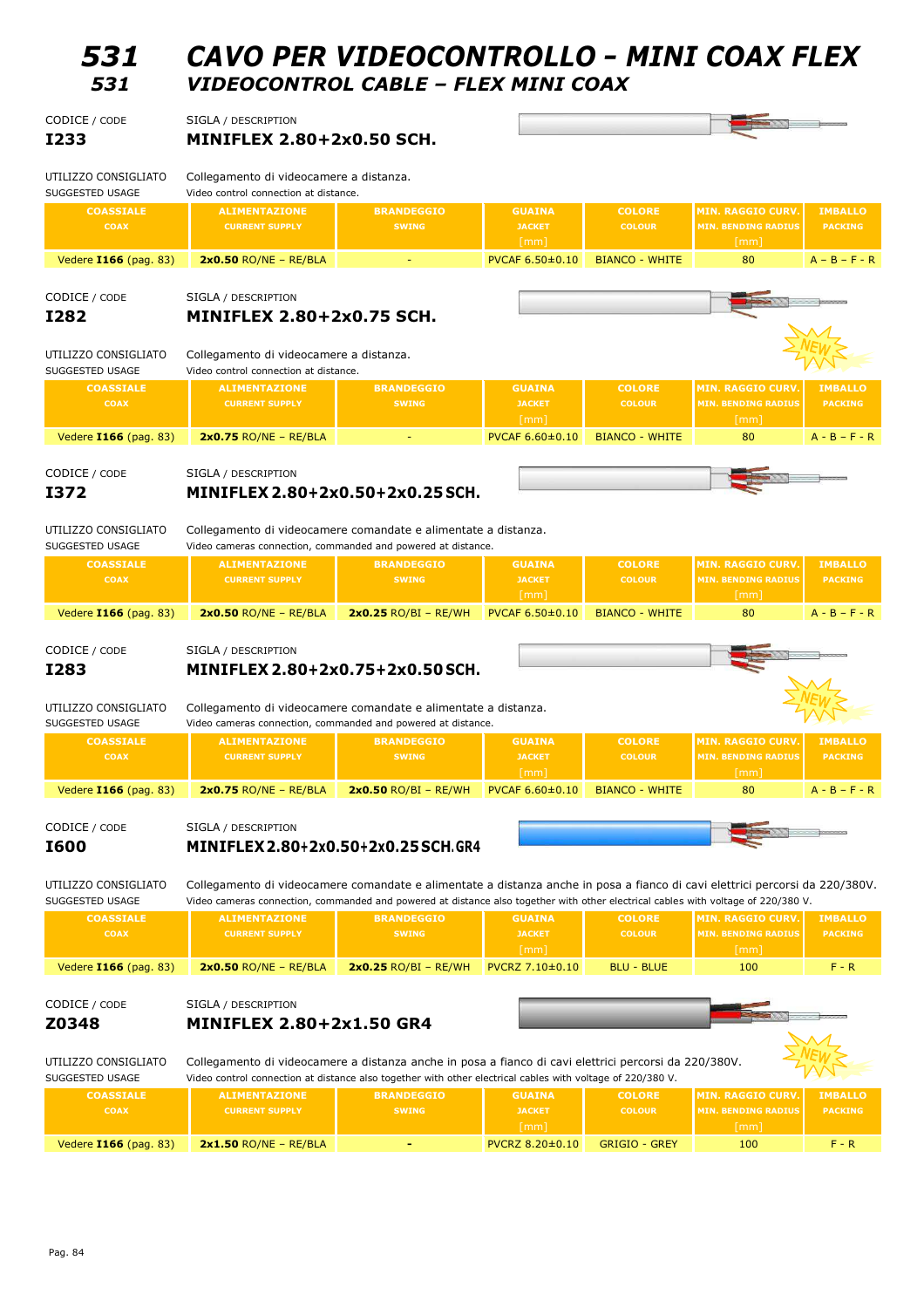# *531 CAVO PER VIDEOCONTROLLO <sup>±</sup> MINI COAX RIGIDO 531 VIDEOCONTROL CABLE ± SOLID MINI COAX*

| CODICE / CODE<br>Z0415                                 | SIGLA / DESCRIPTION<br><b>MINISOLID 3.60+2x1.50 G3</b>                               |                                   |                                        |                                |                                                                |                                  |
|--------------------------------------------------------|--------------------------------------------------------------------------------------|-----------------------------------|----------------------------------------|--------------------------------|----------------------------------------------------------------|----------------------------------|
| UTILIZZO CONSIGLIATO<br>SUGGESTED USAGE                | $\overline{\phantom{a}}$                                                             |                                   |                                        |                                |                                                                |                                  |
| <b>COASSIALE</b><br><b>COAX</b>                        | <b>ALIMENTAZIONE</b><br><b>CURRENT SUPPLY</b>                                        | <b>BRANDEGGIO</b><br><b>SWING</b> | <b>GUAINA</b><br><b>JACKET</b><br>[mm] | <b>COLORE</b><br><b>COLOUR</b> | <b>MIN. RAGGIO CURV</b><br><b>MIN. BENDING RADIUS</b><br>[mm]  | <b>IMBALLO</b><br><b>PACKING</b> |
| Vedere 1437 (pag. 25)                                  | $2x1.50$ RO/NE - RE/BLA                                                              |                                   | PVCAF 8.00±0.10                        | <b>GRIGIO - GRAY</b>           | 150                                                            | $A - F - R$                      |
| CODICE / CODE<br>Z0641                                 | SIGLA / DESCRIPTION<br><b>MINISOLID 3.60+2x1.00 SCH.</b>                             |                                   |                                        |                                |                                                                |                                  |
| UTILIZZO CONSIGLIATO<br>SUGGESTED USAGE                | $\sim$                                                                               |                                   |                                        |                                |                                                                |                                  |
| <b>COASSIALE</b><br><b>COAX</b>                        | <b>ALIMENTAZIONE</b><br><b>CURRENT SUPPLY</b>                                        | <b>BRANDEGGIO</b><br><b>SWING</b> | <b>GUAINA</b><br><b>JACKET</b><br>[mm] | <b>COLORE</b><br><b>COLOUR</b> | <b>MIN. RAGGIO CURV.</b><br><b>MIN. BENDING RADIUS</b><br>[mm] | <b>IMBALLO</b><br><b>PACKING</b> |
| Vedere 1437 (pag. 25)                                  | $2x1.00$ RO/NE - RE/BLA                                                              |                                   | PVCAF 8.10±0.10                        | <b>BIANCO - WHITE</b>          | 150                                                            | $A - F - R$                      |
| CODICE / CODE<br>Z0220                                 | SIGLA / DESCRIPTION<br><b>MINISOLID 3.60+2x0.50 SCH.</b>                             |                                   |                                        |                                |                                                                |                                  |
| UTILIZZO CONSIGLIATO<br>SUGGESTED USAGE                | Collegamento di videocamere a distanza.<br>Video control connection at distance.     |                                   |                                        |                                |                                                                |                                  |
| <b>COASSIALE</b><br><b>COAX</b>                        | <b>ALIMENTAZIONE</b><br><b>CURRENT SUPPLY</b>                                        | <b>BRANDEGGIO</b><br><b>SWING</b> | <b>GUAINA</b><br><b>JACKET</b><br>[mm] | <b>COLORE</b><br><b>COLOUR</b> | <b>MIN. RAGGIO CURV.</b><br><b>MIN. BENDING RADIUS</b><br>[mm] | <b>IMBALLO</b><br><b>PACKING</b> |
| Vedere 1437 (pag. 25)                                  | $2x0.50$ RO/NE - RE/BLA                                                              |                                   | PVCAF 7.20±0.10                        | <b>BIANCO - WHITE</b>          | 140                                                            | $A - B - F - R$                  |
|                                                        |                                                                                      |                                   |                                        |                                |                                                                |                                  |
| CODICE / CODE<br>Z0296<br>UTILIZZO CONSIGLIATO         | SIGLA / DESCRIPTION<br>MINISOLID 3.60+2x0.50+2x0.25 SCH.<br>$\overline{\phantom{a}}$ |                                   |                                        |                                |                                                                |                                  |
| SUGGESTED USAGE<br><b>COASSIALE</b><br><b>COAX</b>     | <b>ALIMENTAZIONE</b><br><b>CURRENT SUPPLY</b>                                        | <b>BRANDEGGIO</b><br><b>SWING</b> | <b>GUAINA</b><br><b>JACKET</b>         | <b>COLORE</b><br><b>COLOUR</b> | <b>MIN. RAGGIO CURV.</b><br><b>MIN. BENDING RADIUS</b>         | <b>IMBALLO</b><br><b>PACKING</b> |
|                                                        |                                                                                      | $2x0.25$ RO/BI - RE/WH            | [mm]                                   |                                | [mm]                                                           |                                  |
| Vedere 1437 (pag. 25)                                  | $2x0.50$ RO/NE - RE/BLA                                                              |                                   | PVCAF 7.20±0.20                        | <b>BIANCO - WHITE</b>          | 140                                                            | $A - B - F - R$                  |
| CODICE / CODE                                          | SIGLA / DESCRIPTION                                                                  |                                   |                                        |                                |                                                                |                                  |
| <b>I285</b><br>UTILIZZO CONSIGLIATO<br>SUGGESTED USAGE | <b>MINISOLID 2.80+2x0.50 SCH.</b><br>$\overline{\phantom{a}}$                        |                                   |                                        |                                |                                                                |                                  |
| <b>COASSIALE</b><br><b>COAX</b>                        | <b>ALIMENTAZIONE</b><br><b>CURRENT SUPPLY</b>                                        | <b>BRANDEGGIO</b><br><b>SWING</b> | <b>GUAINA</b><br><b>JACKET</b>         | <b>COLORE</b><br><b>COLOUR</b> | <b>MIN. RAGGIO CURV</b><br><b>MIN. BENDING RADIUS</b>          | <b>IMBALLO</b><br><b>PACKING</b> |
| Vedere 1284 (pag. 83)                                  | $2x0.50$ RO/NE - RE/BLA                                                              |                                   | [mm]<br>PVCAF 6.40±0.10                | <b>BIANCO - WHITE</b>          | [mm]<br>140                                                    | $A - F - R$                      |
| CODICE / CODE                                          | SIGLA / DESCRIPTION                                                                  |                                   |                                        |                                |                                                                |                                  |
| I290<br>UTILIZZO CONSIGLIATO<br>SUGGESTED USAGE        | MINISOLID 2.80+2x0.50+2x0.25 SCH.<br>$\overline{\phantom{a}}$                        |                                   |                                        |                                |                                                                |                                  |
| <b>COASSIALE</b><br>COAX                               | <b>ALIMENTAZIONE</b><br><b>CURRENT SUPPLY</b>                                        | <b>BRANDEGGIO</b><br><b>SWING</b> | <b>GUAINA</b><br><b>JACKET</b><br>[mm] | <b>COLORE</b><br><b>COLOUR</b> | <b>MIN. RAGGIO CURV</b><br><b>MIN. BENDING RADIUS</b><br>[mm]  | <b>IMBALLO</b><br><b>PACKING</b> |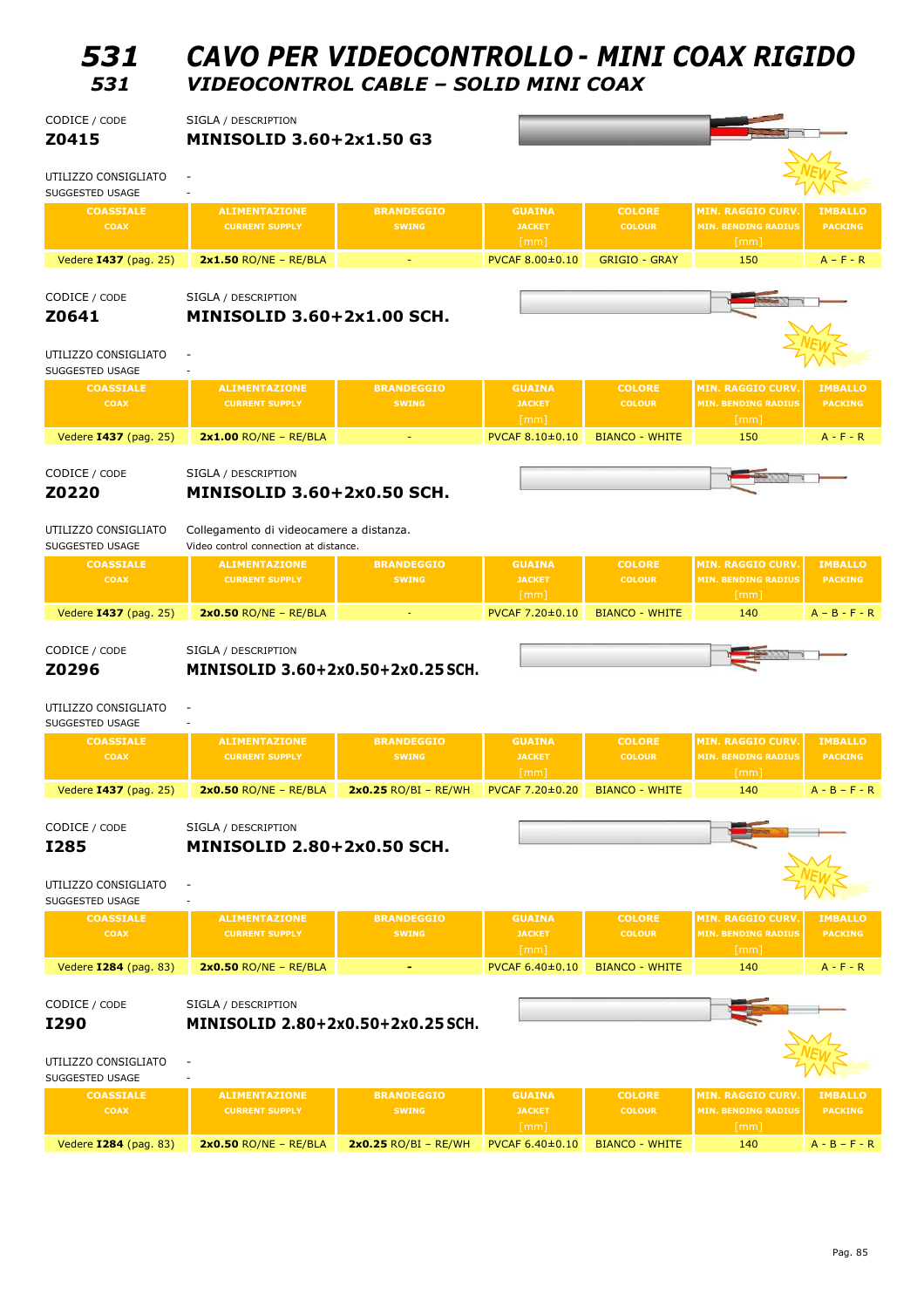## *531 CAVO PER VIDEOCONTROLLO <sup>±</sup> MINI COAX RIGIDO 531 VIDEOCONTROL CABLE ± SOLID MINI COAX*

| CODICE / CODE                                        | SIGLA / DESCRIPTION                                                                                                                                                                                                            |                                   |                                        |                                |                                                                |                                  |  |  |
|------------------------------------------------------|--------------------------------------------------------------------------------------------------------------------------------------------------------------------------------------------------------------------------------|-----------------------------------|----------------------------------------|--------------------------------|----------------------------------------------------------------|----------------------------------|--|--|
| <b>I250</b>                                          | RG59 B/U MIL C+2x1.00 G4 SCH.                                                                                                                                                                                                  |                                   |                                        |                                |                                                                |                                  |  |  |
| UTILIZZO CONSIGLIATO<br>SUGGESTED USAGE              | Collegamento di videocamere alimentate a distanza anche in posa a fianco di cavi elettrici percorsi da 220/380V.<br>Video cameras connection at distance also together with other electrical cables with voltage of 220/380 V. |                                   |                                        |                                |                                                                |                                  |  |  |
| <b>COASSIALE</b><br><b>COAX</b>                      | <b>ALIMENTAZIONE</b><br><b>CURRENT SUPPLY</b>                                                                                                                                                                                  | <b>BRANDEGGIO</b><br><b>SWING</b> | <b>GUAINA</b><br><b>JACKET</b><br>[mm] | <b>COLORE</b><br><b>COLOUR</b> | <b>MIN. RAGGIO CURV.</b><br><b>MIN. BENDING RADIUS</b><br>[mm] | <b>IMBALLO</b><br><b>PACKING</b> |  |  |
| Vedere 1219 (pag. 12)                                | $2x1.00$ RO/NE - RE/BLA                                                                                                                                                                                                        |                                   | PVCRZ 10.70±0.20                       | <b>BLU - BLUE</b>              | 110                                                            | $F - R$                          |  |  |
| CODICE / CODE<br>I247<br>UTILIZZO CONSIGLIATO        | SIGLA / DESCRIPTION<br>RG59 B/U MIL C+2x1.00+2x0.50 G4 SCH.<br>Collegamento di videocamere comandate e alimentate a distanza nel caso il cavo debba essere posato insieme a cavi elettrici.                                    |                                   |                                        |                                |                                                                |                                  |  |  |
| SUGGESTED USAGE                                      | Video cameras connection at distance also together with other electrical cables.                                                                                                                                               |                                   |                                        |                                |                                                                |                                  |  |  |
| <b>COASSIALE</b>                                     | <b>ALIMENTAZIONE</b>                                                                                                                                                                                                           | <b>BRANDEGGIO</b>                 | <b>GUAINA</b>                          | <b>COLORE</b>                  | <b>MIN. RAGGIO CURV.</b>                                       | <b>IMBALLO</b>                   |  |  |
| <b>COAX</b>                                          | <b>CURRENT SUPPLY</b>                                                                                                                                                                                                          | <b>SWING</b>                      | <b>JACKET</b><br>$\lceil mm \rceil$    | <b>COLOUR</b>                  | <b>MIN. BENDING RADIUS</b><br>$\lceil mm \rceil$               | <b>PACKING</b>                   |  |  |
| Vedere 1219 (pag. 12)                                | $2x1.00$ RO/NE - RE/BLA                                                                                                                                                                                                        | $2x0.50$ BI/AR - WH/OR            | PVCRZ 10.70±0.10                       | <b>BLU - BLUE</b>              | 110                                                            | $F - R$                          |  |  |
| CODICE / CODE<br><b>I293</b><br>UTILIZZO CONSIGLIATO | SIGLA / DESCRIPTION<br>RG59 B/U MIL M17/029+2x0.75<br>Collegamento di videocamere comandate e alimentate a distanza.                                                                                                           |                                   |                                        |                                |                                                                |                                  |  |  |
| SUGGESTED USAGE                                      | Video cameras connection, commanded and powered at distance.                                                                                                                                                                   |                                   |                                        |                                |                                                                |                                  |  |  |
| <b>COASSIALE</b>                                     | <b>ALIMENTAZIONE</b>                                                                                                                                                                                                           | <b>BRANDEGGIO</b>                 | <b>GUAINA</b>                          | <b>COLORE</b>                  | <b>MIN. RAGGIO CURV.</b>                                       | <b>IMBALLO</b>                   |  |  |
| <b>COAX</b>                                          | <b>CURRENT SUPPLY</b>                                                                                                                                                                                                          | <b>SWING</b>                      | <b>JACKET</b>                          | <b>COLOUR</b>                  | <b>MIN. BENDING RADIUS</b>                                     | <b>PACKING</b>                   |  |  |
|                                                      |                                                                                                                                                                                                                                |                                   | [mm]                                   |                                | [mm]                                                           |                                  |  |  |
| Vedere 1205 (pag. 10)                                | $2x0.75$ RO/NE - RE/BLA                                                                                                                                                                                                        |                                   | PVCAF 9.60±0.20                        | <b>BIANCO - WHITE</b>          | 100                                                            | $F - R$                          |  |  |
|                                                      |                                                                                                                                                                                                                                |                                   |                                        |                                |                                                                |                                  |  |  |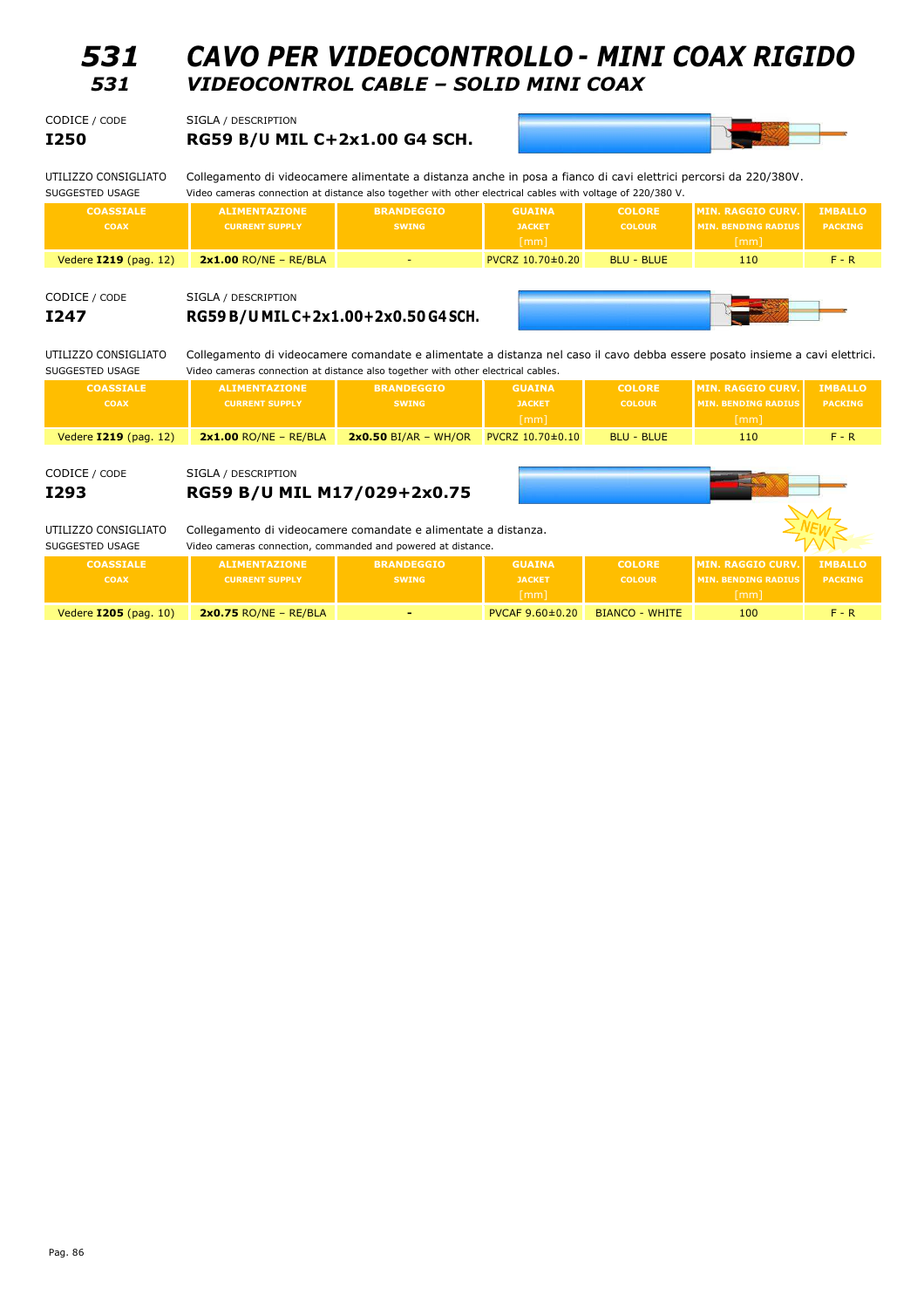| 532<br>532                                                                                 |                  | <b>CAVO PER VIDEOCONTROLLO PUR</b><br><b>PUR VIDEOCONTROL CABLE</b>                                                                                                                                                                                                                                                                                                                                                                                                   |                                  |                               |                    |                                        |                                     |                            |                |  |  |  |
|--------------------------------------------------------------------------------------------|------------------|-----------------------------------------------------------------------------------------------------------------------------------------------------------------------------------------------------------------------------------------------------------------------------------------------------------------------------------------------------------------------------------------------------------------------------------------------------------------------|----------------------------------|-------------------------------|--------------------|----------------------------------------|-------------------------------------|----------------------------|----------------|--|--|--|
| CODICE / CODE                                                                              |                  | SIGLA / DESCRIPTION                                                                                                                                                                                                                                                                                                                                                                                                                                                   |                                  |                               |                    |                                        |                                     |                            |                |  |  |  |
| <b>I210</b>                                                                                |                  |                                                                                                                                                                                                                                                                                                                                                                                                                                                                       | <b>RG 59 B/U MIL M17/029 PUR</b> |                               |                    |                                        |                                     |                            |                |  |  |  |
| UTILIZZO CONSIGLIATO<br>SUGGESTED USAGE                                                    |                  | Collegamento di videocamere a distanza. Indicato per essere posato in ambienti sommersi e/o con forte presenza di umidità.<br>La quaina flessibile garantisce resistenza agli oli, agli idrocarburi e agli aggressivi chimici più diffusi.<br>Video control connection at distance. Suitable in full water stagnation and/or dump areas.<br>The flexible outer sheath guarantees high resistance to oils, to hydrocarbons and to the most common chemical aggressive. |                                  |                               |                    |                                        |                                     |                            |                |  |  |  |
| <b>IMPEDENZA</b>                                                                           | <b>CAPACITA'</b> | <b>VEL. PROP.</b>                                                                                                                                                                                                                                                                                                                                                                                                                                                     | <b>CONDUTTORE</b>                | <b>DIELETTRICO</b>            | <b>SCHERM.</b>     | <b>GUAINA</b>                          | <b>COLORE</b>                       | <b>MIN. RAGGIO CURV.</b>   | <b>IMBALLO</b> |  |  |  |
| <b>IMPEDANCE</b>                                                                           | <b>CAPACITY</b>  | <b>VEL. PROP.</b>                                                                                                                                                                                                                                                                                                                                                                                                                                                     | <b>INNER COND.</b>               | <b>INSULATION</b>             | <b>SHIELD</b>      | <b>JACKET</b>                          | <b>COLOUR</b>                       | <b>MIN. BENDING RADIUS</b> | <b>PACKING</b> |  |  |  |
| [Ohm]                                                                                      | [pF/m]           | $\lceil \% \rceil$                                                                                                                                                                                                                                                                                                                                                                                                                                                    | $\lceil mm \rceil$               | [mm]                          | [%]                | [mm]                                   |                                     | [mm]                       |                |  |  |  |
| 75±3                                                                                       | 67               | 66                                                                                                                                                                                                                                                                                                                                                                                                                                                                    | <b>CW 1x0.58</b>                 | PE 3.70±0.10                  | <b>CU 95</b>       | PUR 6.15±0.10                          | <b>ARANCIO - ORANGE</b>             | 60                         | $F - R$        |  |  |  |
| CODICE / CODE<br>SIGLA / DESCRIPTION<br><b>RG 11/U MIL M17/006 D.G. PUR</b><br><b>I216</b> |                  |                                                                                                                                                                                                                                                                                                                                                                                                                                                                       |                                  |                               |                    |                                        |                                     |                            |                |  |  |  |
| UTILIZZO CONSIGLIATO                                                                       |                  | Collegamento di videocamere a distanza. Indicato per essere posato in ambienti sommersi e/o con forte presenza di umidità.<br>La guaina flessibile garantisce resistenza agli oli, agli idrocarburi e agli aggressivi chimici più diffusi.                                                                                                                                                                                                                            |                                  |                               |                    |                                        |                                     |                            |                |  |  |  |
| SUGGESTED USAGE                                                                            |                  | Video control connection at distance. Suitable in full water stagnation and/or dump areas.<br>The flexible outer sheath quarantees high resistance to oils, to hydrocarbons and to the most common chemical aggressive.                                                                                                                                                                                                                                               |                                  |                               |                    |                                        |                                     |                            |                |  |  |  |
| <b>IMPEDENZA</b>                                                                           | <b>CAPACITA'</b> | <b>VEL. PROP.</b>                                                                                                                                                                                                                                                                                                                                                                                                                                                     |                                  | <b>CONDUTTORE DIELETTRICO</b> | <b>SCHERM.</b>     | <b>GUAINA</b>                          | <b>COLORE</b>                       | <b>MIN. RAGGIO CURV.</b>   | <b>IMBALLO</b> |  |  |  |
| <b>IMPEDANCE</b>                                                                           | <b>CAPACITY</b>  | <b>VEL. PROP.</b>                                                                                                                                                                                                                                                                                                                                                                                                                                                     | <b>INNER COND.</b>               | <b>INSULATION</b>             | <b>SHIELD</b>      | <b>JACKET</b>                          | <b>COLOUR</b>                       | <b>MIN. BENDING RADIUS</b> | <b>PACKING</b> |  |  |  |
| [Ohm]                                                                                      | [pF/m]           | $\lceil \frac{9}{6} \rceil$                                                                                                                                                                                                                                                                                                                                                                                                                                           | $\lceil mm \rceil$               | $\lceil mm \rceil$            | $\lceil \% \rceil$ | $\lceil mm \rceil$                     |                                     | $\lceil mm \rceil$         |                |  |  |  |
| 75±3                                                                                       | 67               | 66                                                                                                                                                                                                                                                                                                                                                                                                                                                                    | ST 7x0.40                        | PE 7.20±0.20                  | <b>CU 96</b>       | <b>PVC/PUR</b><br>$9.20/10.3 \pm 0.10$ | NERO/ARANCIO<br><b>BLACK/ORANGE</b> | 140                        | $F - R$        |  |  |  |